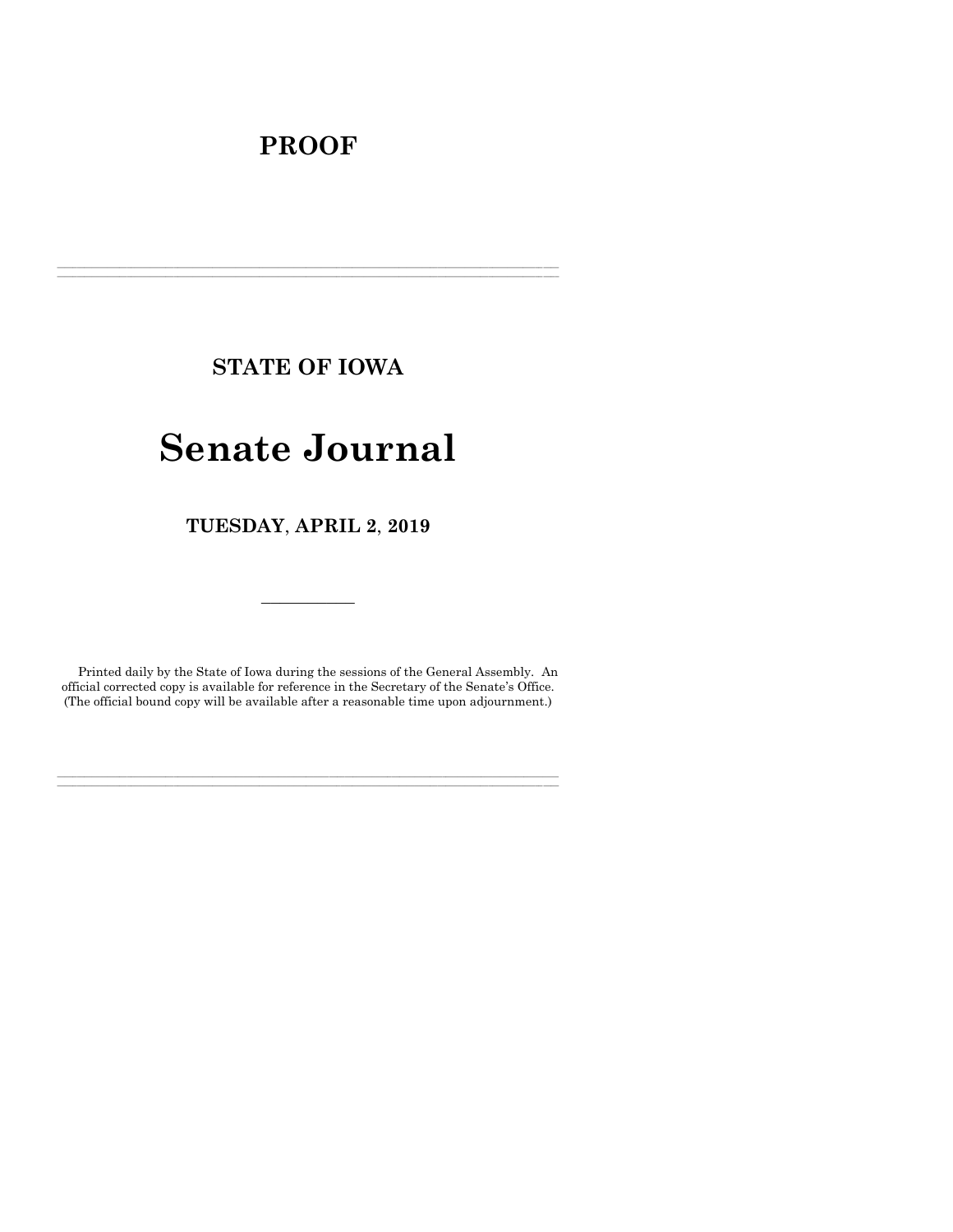## **JOURNAL OF THE SENATE**

 $\overline{\phantom{a}}$ 

SEVENTY-NINTH CALENDAR DAY FORTY-SIXTH SESSION DAY

Senate Chamber Des Moines, Iowa, Tuesday, April 2, 2019

The Senate met in regular session at 9:01 a.m., President Schneider presiding.

Prayer was offered by the Honorable Dan Zumbach, member of the Senate from Delaware County, Ryan, Iowa.

## PLEDGE OF ALLEGIANCE

The Pledge of Allegiance was led by Senate Page Kate Hapgood.

The Journal of Monday, April 1, 2019, was approved.

## HOUSE MESSAGES RECEIVED AND CONSIDERED

The following messages were received from the Chief Clerk of the House:

MR. PRESIDENT: I am directed to inform your honorable body that the House has on April 1, 2019, **passed** the following bill in which the concurrence of the House was asked:

**[Senate File 159](https://www.legis.iowa.gov/legislation/BillBook?ga=88&ba=SF159)**, a bill for an act relating to assessment scores set by the department of education for successful completion of a practitioner preparation program and for initial teacher licensure and providing for related matters.

ALSO: I am directed to inform your honorable body that the House has on April 1, 2019, **passed** the following bill in which the concurrence of the Senate is asked: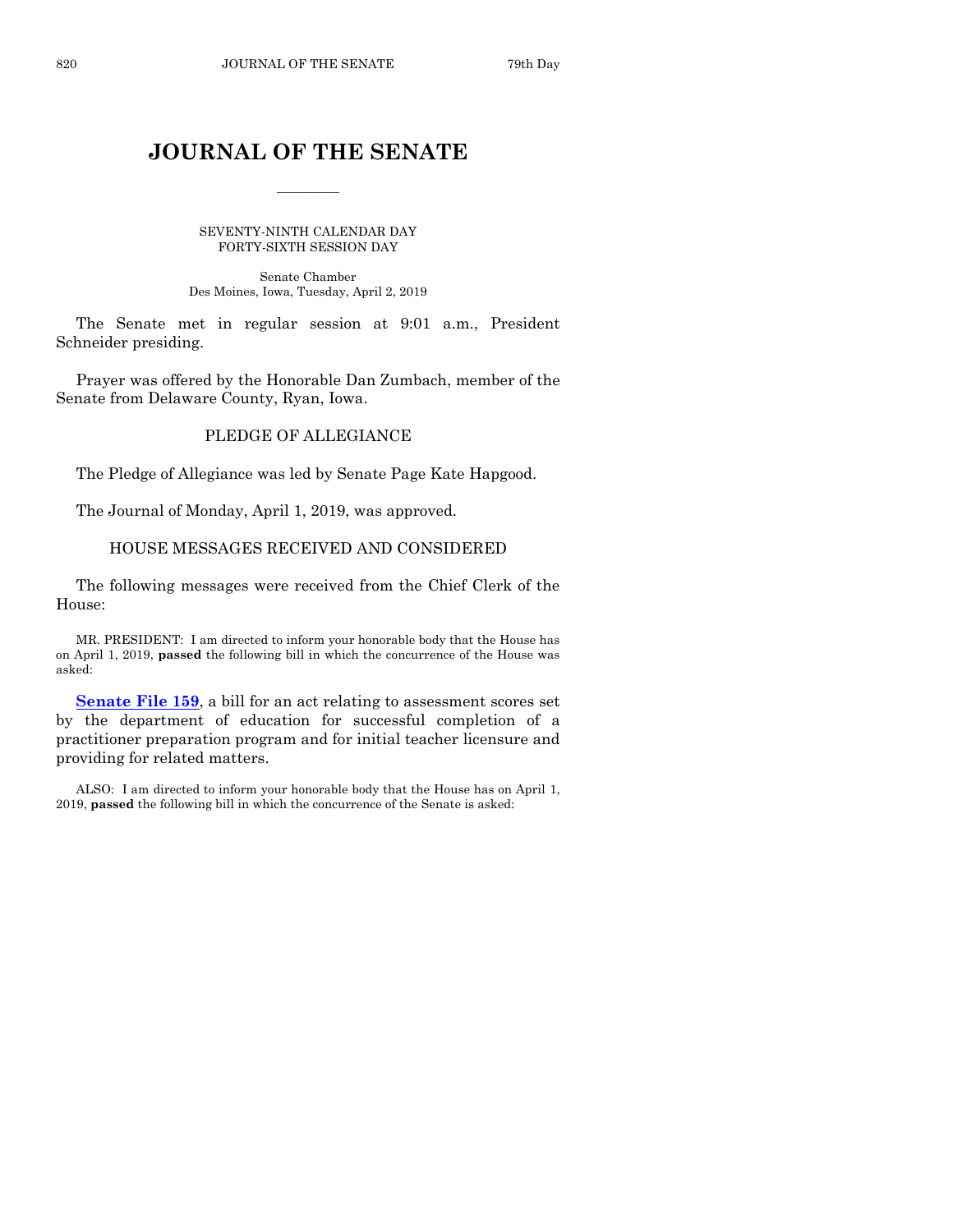**[House File 752](https://www.legis.iowa.gov/legislation/BillBook?ga=88&ba=HF752)**, a bill for an act relating to professional licensing, including by providing for a review of professional licenses and allowing for preapplication qualification reviews, and providing fees.

Read first time and referred to committee on **State Government**.

## **RECESS**

On motion of Senator Whitver, the Senate recessed at 9:11 a.m. until the conclusion of a meeting of the committee on Judiciary.

## **APPENDIX–1**

## CERTIFICATES OF RECOGNITION

The Secretary of the Senate issued the following certificates of recognition:

Dustin Beaham, Louisa-Muscatine High School—For Being named Male Bowler of the Year Finalist and a teammate of the All Iowa Elite Boys' Bowling Team. Senator Lofgren.

Lauren Bodman, Louisa-Muscatine High School—For earning Honorable Mention Female Bowler of the Year. Senator Lofgren.

Bridges 2 Harmony Gospel Choir, Roosevelt High School, Des Moines—For their outstanding performance of the National Anthem at Governor Kim Reynolds' Inauguration Ceremony. Senator Whitver.

Gabi Evans, Louisa-Muscatine High School—For earning Honorable Mention Female Bowler of the Year. Senator Lofgren.

Tammy McCoy, Burlington—For being named 2019 Woman of Distinction by the Girls Scouts of Eastern Iowa and Western Illinois. Senator Greene.

Heather Morrison, Letts—For being named Miss Rodeo USA 2019. Senator Greene.

Whittney Morse, Louisa-Muscatine High School—For Being named Female Bowler of the Year Finalist and a teammate of the All Iowa Elite Girls' Bowling Team. Senator Lofgren.

## REPORTS OF COMMITTEE MEETINGS

## **AGRICULTURE**

**Convened:** Tuesday, April 2, 2019, 10:00 a.m.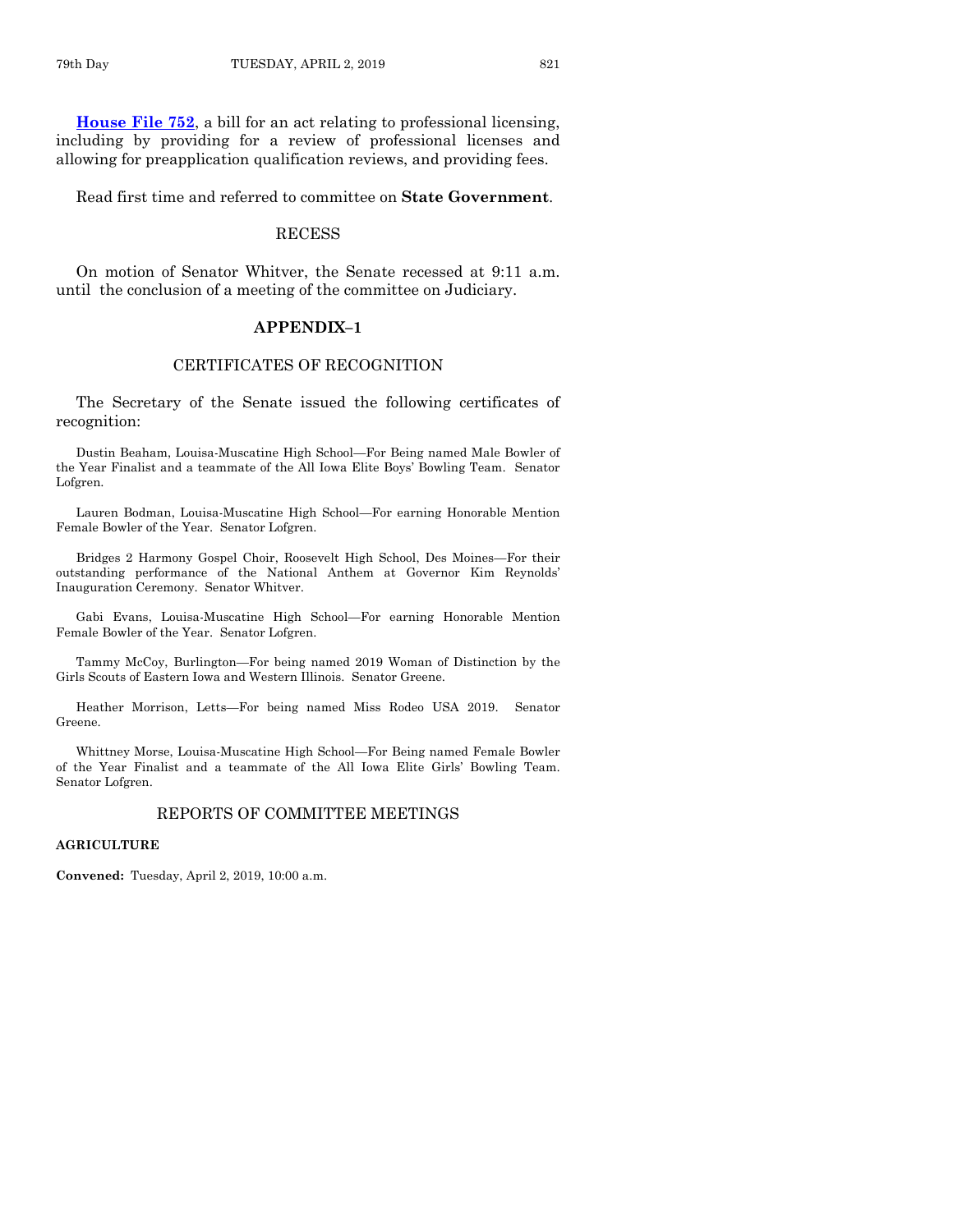**Members Present:** Zumbach, Chair; Sweeney, Vice Chair; Kinney, Ranking Member; Brown, Costello, Edler, Kapucian, Mathis, Ragan, Rozenboom, Shipley, R. Taylor, and Wahls.

**Members Absent:** None.

**Committee Business:** Governor Appointments[. HF 311.](https://www.legis.iowa.gov/legislation/BillBook?ga=88&ba=HF311)

**Adjourned:** 10:45 a.m.

**LOCAL GOVERNMENT**

**Convened:** Tuesday, April 2, 2019, 3:00 p.m.

**Members Present:** Edler, Chair; Greene, Vice Chair; J. Smith, Ranking Member; Boulton, Garrett, Guth, Hogg, Kraayenbrink, Lofgren, Quirmbach, and Segebart.

**Members Absent:** None.

**Committee Business:** Organizational meeting.

**Adjourned:** 3:10 p.m.

## **NATURAL RESOURCES AND ENVIRONMENT**

**Convened:** Tuesday, April 2, 2019, 2:05 p.m.

**Members Present:** Rozenboom, Chair; Shipley, Vice Chair; Hogg, Ranking Member; Behn, Boulton, Celsi, Cournoyer, Kapucian, Lykam, Segebart, J. Smith, Sweeney, and Zumbach.

**Members Absent:** None.

**Committee Business:** Approval of Governor Appointments considered for the Environmental Commission. Passage of House Files 604, 599, and 325.

**Adjourned:** 2:25 p.m.

#### **STATE GOVERNMENT**

**Convened:** Tuesday, April 2, 2019, 3:10 p.m.

**Members Present:** R. Smith, Chair; Johnson, Vice Chair; Bisignano, Ranking Member; Celsi, Chapman, Cournoyer, Dawson, Feenstra, Giddens, Jochum, Miller-Meeks, Schultz, T. Taylor, and Whiting.

**Members Absent:** Zaun (excused).

**Committee Business:** Governor Appointees En Bloc; HFs 634 and 590.

**Adjourned:** 3:35 p.m.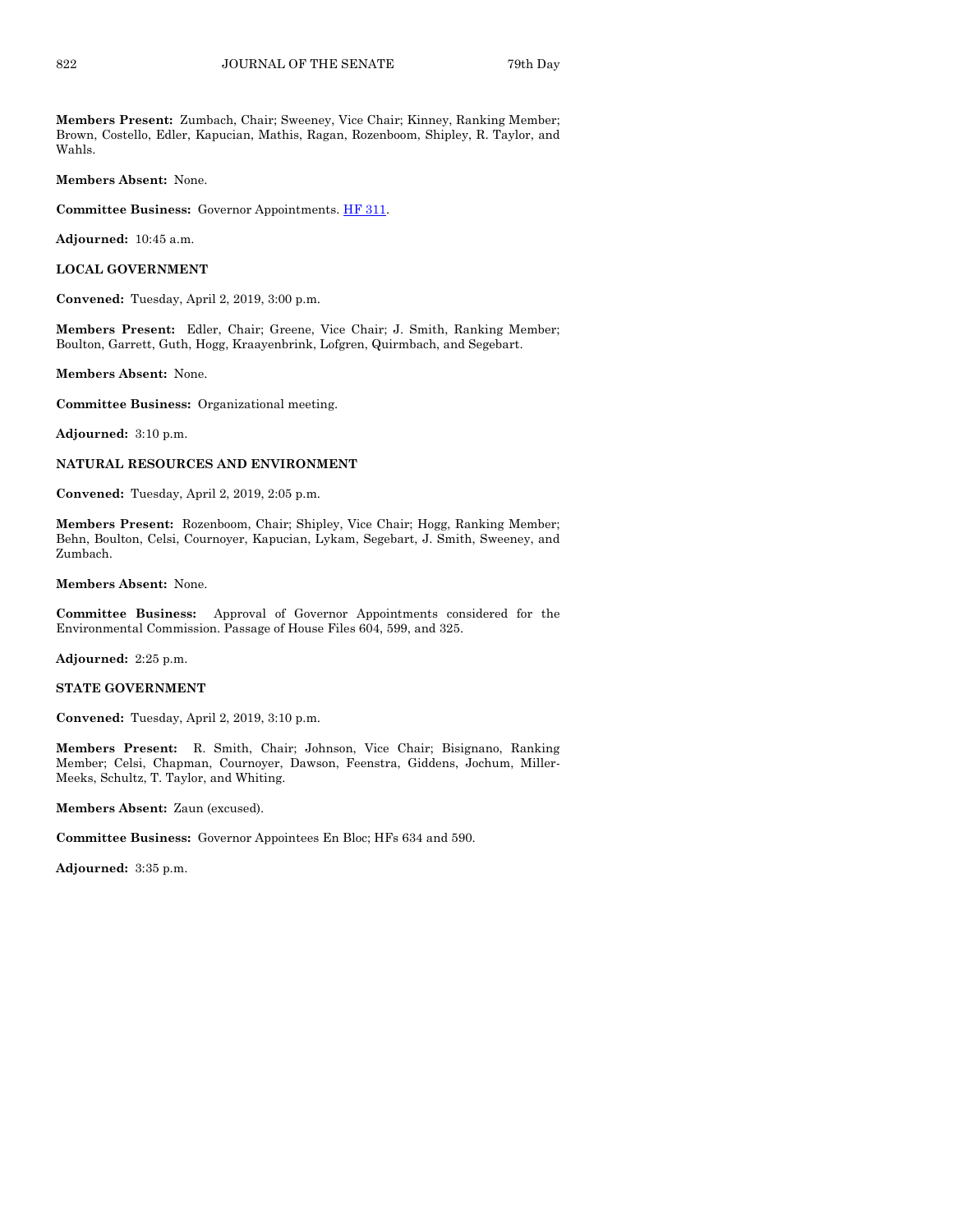## **TRANSPORTATION**

**Convened:** Tuesday, April 2, 2019, 1:30 p.m.

**Members Present:** Kapucian, Chair; Brown, Vice Chair; Giddens, Ranking Member; Breitbach, Cournoyer, Kinney, Koelker, Lykam, Shipley, J. Smith, T. Taylor, Whiting, and Zumbach.

**Members Absent:** None.

**Committee Business:** Governor Appointee Linda Juckette. HFs 387, 389, and 643.

**Adjourned:** 1:45 p.m.

## **VETERANS AFFAIRS**

**Convened:** Tuesday, April 2, 2019, 2:00 p.m.

**Members Present:** Dawson, Chair; Miller-Meeks, Vice Chair; R. Taylor, Ranking Member; Carlin, Costello, Dotzler, Edler, Giddens, Koelker, Lofgren, and Ragan.

**Members Absent:** None.

**Committee Business:** HFs 289 and 689.

**Adjourned:** 2:20 p.m.

**WAYS AND MEANS**

**Convened:** Tuesday, April 2, 2019, 11:00 a.m.

**Members Present:** Feenstra, Chair; Dawson, Vice Chair; Jochum, Ranking Member; Behn, Bolkcom, Brown, Carlin, Chapman, Dotzler, Edler, Giddens, Nunn, Quirmbach, Schultz, R. Smith, Sweeney, and Wahls.

**Members Absent:** None.

**Committee Business:** Governor's Appointees: Dir. Economic Authority – Debi Durham; Dir. Department of Revenue – Kraig Paulsen; Economic Development Authority: Jennifer Cooper, Lisa Hull, Pankaj Monga, Lisa Shimkat, Thomas Townsend. Iowa Great Places Board: Barbara Determan, Gregory Fisher, Nick Glew, Jenna Kimberley. [SF 509,](https://www.legis.iowa.gov/legislation/BillBook?ga=88&ba=SF509) passed unanimously, as amended. SF [202,](https://www.legis.iowa.gov/legislation/BillBook?ga=88&ba=SF202) passed. YEAS: 16, Nay: 1(Quirmbach). [SF 427,](https://www.legis.iowa.gov/legislation/BillBook?ga=88&ba=SF427) passed unanimously, as amended. [SF 401,](https://www.legis.iowa.gov/legislation/BillBook?ga=88&ba=SF401) passed. YEAS: 11, NAYS: 6 – Jochum, Bolkcom, Dotzler, Giddens, Quirmbach, and Wahls. [SSB](https://www.legis.iowa.gov/legislation/BillBook?ga=88&ba=SSB1248)  [1248,](https://www.legis.iowa.gov/legislation/BillBook?ga=88&ba=SSB1248) passed as amended. YEAS: 12, NAYS: 5 Jochum, Bolkcom, Dotzler, Giddens, and Quirmbach.

**Adjourned:** 12:15 p.m.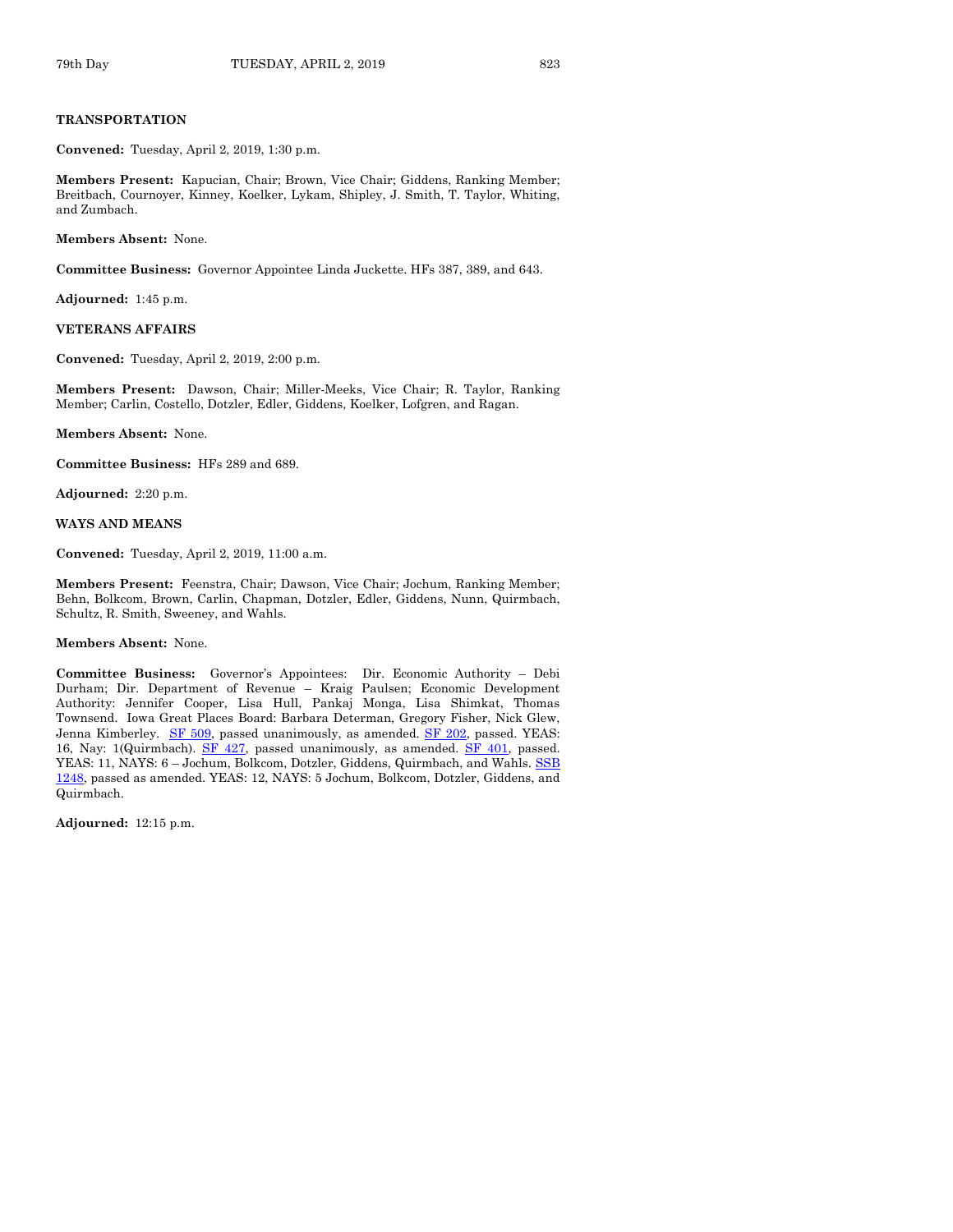## INTRODUCTION OF BILLS

**[Senate File 610](https://www.legis.iowa.gov/legislation/BillBook?ga=88&ba=SF610)**, by committee on Ways and Means, a bill for an act relating to youth deer and youth wild turkey hunting licenses, and providing effective date and applicability provisions.

Read first time under Rule 28 and **placed on Ways and Means calendar**.

**[Senate File 611](https://www.legis.iowa.gov/legislation/BillBook?ga=88&ba=SF611)**, by committee on Ways and Means, a bill for an act relating to the imposition of certain fees on public utilities for the use of public rights-of-way.

Read first time under Rule 28 and **placed on Ways and Means calendar**.

## STUDY BILL RECEIVED

## **[SSB 1252](https://www.legis.iowa.gov/legislation/BillBook?ga=88&ba=SSB1252) Ways and Means**

Relating to the assessment and taxation of pipeline companies and including applicability provisions.

## SUBCOMMITTEE ASSIGNMENTS

## **[SF 515](https://www.legis.iowa.gov/legislation/BillBook?ga=88&ba=SF515)**

Ways and Means: Sweeney, Chair; Schultz and Wahls

**[SF 607](https://www.legis.iowa.gov/legislation/BillBook?ga=88&ba=SF607)**

Appropriations: Schneider, Chair; Bolkcom and Shipley

## **[SSB 1252](https://www.legis.iowa.gov/legislation/BillBook?ga=88&ba=SSB1252)**

Ways and Means: Feenstra, Chair; Giddens and R. Smith

## FINAL COMMITTEE REPORTS OF BILL ACTION

## **AGRICULTURE**

**Bill Title: HOUSE FILE 311**, a bill for an act relating to applications involving state licenses issued or renewed by the department of agriculture and land stewardship to commercial establishments involved in the care of certain nonagricultural animals.

**Recommendation:** DO PASS.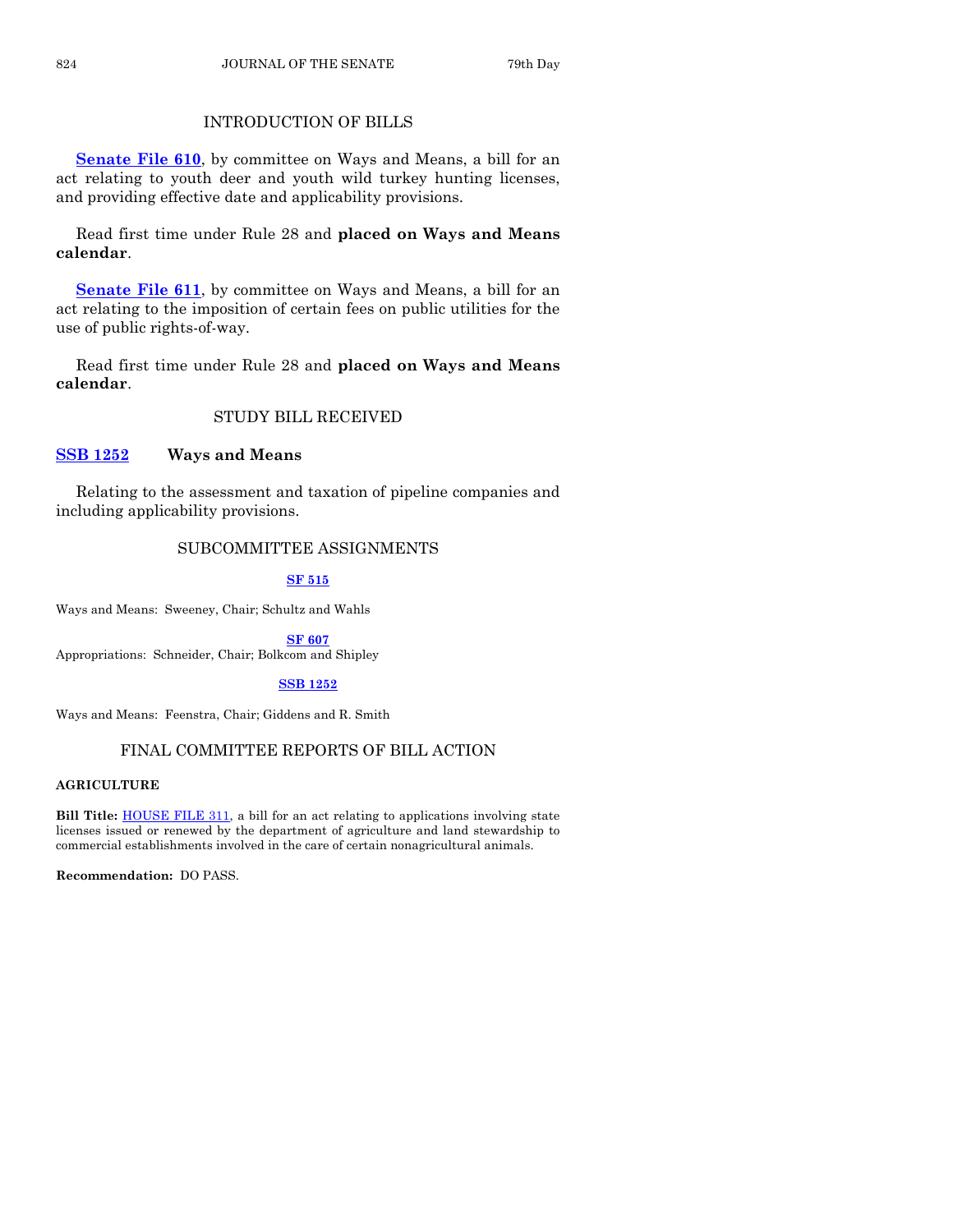**Final Vote:** Yeas, 13: Zumbach, Sweeney, Kinney, Brown, Costello, Edler, Kapucian, Mathis, Ragan, Rozenboom, Shipley, R. Taylor, and Wahls. Nays, none. Absent, none.

#### **Fiscal Note:** NOT REQUIRED UNDER JOINT RULE 17.

#### **HUMAN RESOURCES**

**Bill Title:** [HOUSE FILE 606,](https://www.legis.iowa.gov/legislation/BillBook?ga=88&ba=HF606) a bill for an act relating to continuing education requirements for certain professions.

#### **Recommendation:** DO PASS.

**Final Vote:** Yeas, 13: Miller-Meeks, Segebart, Mathis, Bolkcom, Carlin, Costello, Edler, Garrett, Greene, Jochum, Johnson, Quirmbach, and Ragan. Nays, none. Absent, none.

## **Fiscal Note:** NOT REQUIRED UNDER JOINT RULE 17.

#### **ALSO:**

**Bill Title:** [HOUSE FILE](https://www.legis.iowa.gov/legislation/BillBook?ga=88&ba=HF691) 691, a bill for an act relating to funding of county mental health and disability services by modifying provisions relating to the use of specified excess cash flow funds, and including effective date and retroactive applicability provisions.

#### **Recommendation:** DO PASS.

**Final Vote:** Yeas, 13: Miller-Meeks, Segebart, Mathis, Bolkcom, Carlin, Costello, Edler, Garrett, Greene, Jochum, Johnson, Quirmbach, and Ragan. Nays, none. Absent, none.

## **Fiscal Note:** NOT REQUIRED UNDER JOINT RULE 17.

## **LOCAL GOVERNMENT**

**Bill Title:** [HOUSE FILE](https://www.legis.iowa.gov/legislation/BillBook?ga=88&ba=HF516) 516, a bill for an act relating to voting membership on joint 911 service boards.

#### **Recommendation:** DO PASS.

**Final Vote:** Yeas, 11: Edler, Greene, J. Smith, Boulton, Garrett, Guth, Hogg, Kraayenbrink, Lofgren, Quirmbach, and Segebart. Nays, none. Absent, none.

#### **Fiscal Note:** NOT REQUIRED UNDER JOINT RULE 17.

#### **NATURAL RESOURCES AND ENVIRONMENT**

Bill Title: **[HOUSE FILE](https://www.legis.iowa.gov/legislation/BillBook?ga=88&ba=HF325) 325**, a bill for an act relating to weapons requirements for nonambulatory hunters.

**Recommendation:** DO PASS.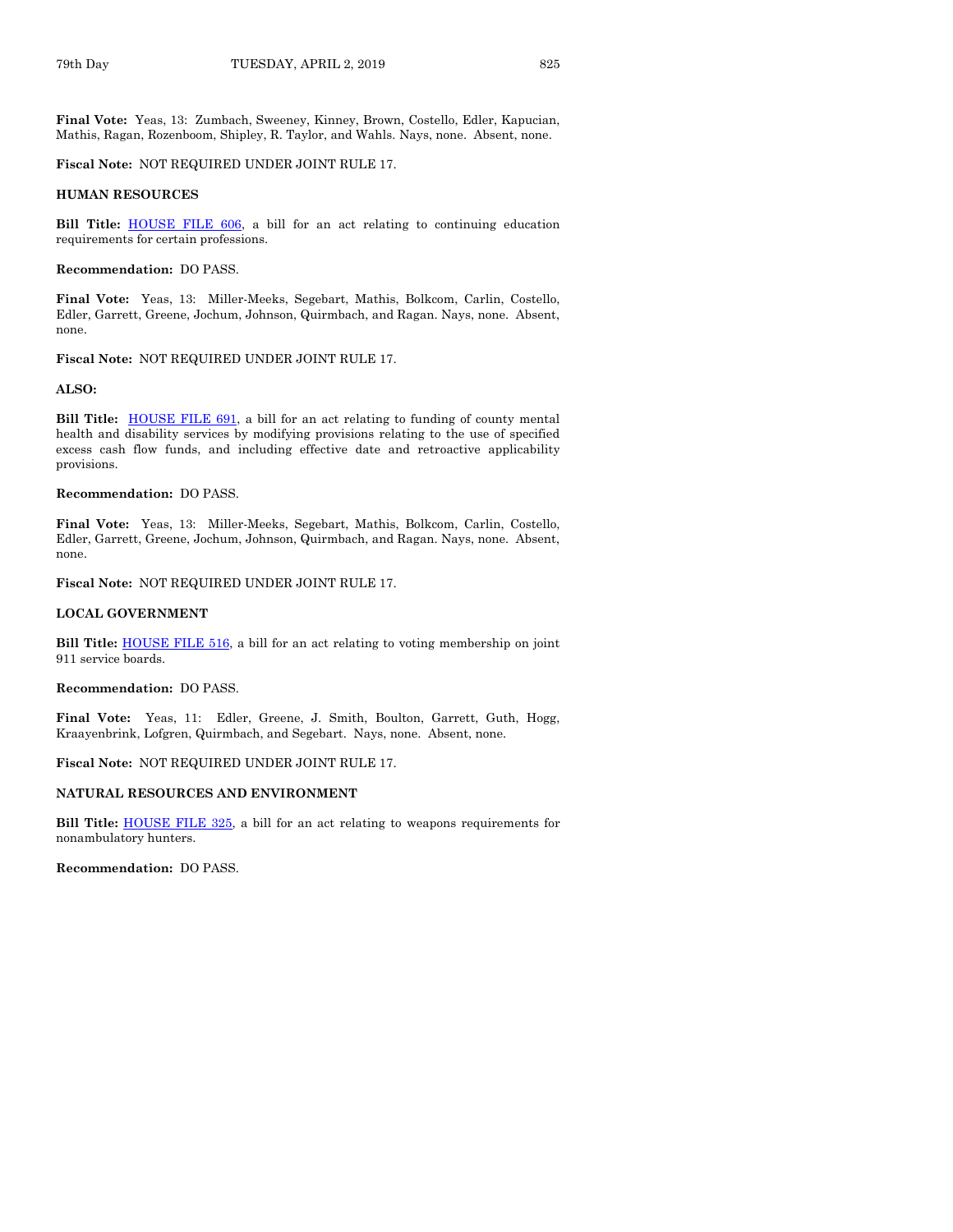**Final Vote:** Yeas, 13: Rozenboom, Shipley, Hogg, Behn, Boulton, Celsi, Cournoyer, Kapucian, Lykam, Segebart, J. Smith, Sweeney, and Zumbach. Nays, none. Absent, none.

**Fiscal Note:** NOT REQUIRED UNDER JOINT RULE 17.

#### **ALSO:**

**Bill Title:** [HOUSE FILE](https://www.legis.iowa.gov/legislation/BillBook?ga=88&ba=HF599) 599, a bill for an act relating to hunting by persons under the age of sixteen.

#### **Recommendation:** DO PASS.

**Final Vote:** Yeas, 8: Rozenboom, Shipley, Behn, Cournoyer, Kapucian, Segebart, Sweeney, and Zumbach. Nays, 5: Hogg, Boulton, Celsi, Lykam, and J. Smith. Absent, none.

#### **Fiscal Note:** NOT REQUIRED UNDER JOINT RULE 17.

## **ALSO:**

**Bill Title: [HOUSE FILE](https://www.legis.iowa.gov/legislation/BillBook?ga=88&ba=HF604) 604**, a bill for an act relating to commercial fishing to remove underused, undesirable, and injurious organisms from waters of the state, and including applicability provisions.

#### **Recommendation:** DO PASS.

**Final Vote:** Yeas, 13: Rozenboom, Shipley, Hogg, Behn, Boulton, Celsi, Cournoyer, Kapucian, Lykam, Segebart, J. Smith, Sweeney, and Zumbach. Nays, none. Absent, none.

## **Fiscal Note:** NOT REQUIRED UNDER JOINT RULE 17.

#### **TRANSPORTATION**

**Bill Title:** [HOUSE FILE](https://www.legis.iowa.gov/legislation/BillBook?ga=88&ba=HF387) 387, a bill for an act relating to distance requirements for certain motor vehicles following other vehicles.

#### **Recommendation:** DO PASS.

**Final Vote:** Yeas, 13: Kapucian, Brown, Giddens, Breitbach, Cournoyer, Kinney, Koelker, Lykam, Shipley, J. Smith, T. Taylor, Whiting, and Zumbach. Nays, none. Absent, none.

**Fiscal Note:** NOT REQUIRED UNDER JOINT RULE 17.

## **ALSO:**

**Bill Title:** [HOUSE FILE](https://www.legis.iowa.gov/legislation/BillBook?ga=88&ba=HF389) 389, a bill for an act relating to the process and fees associated with the registration and title of vessels, snowmobiles, and all-terrain vehicles.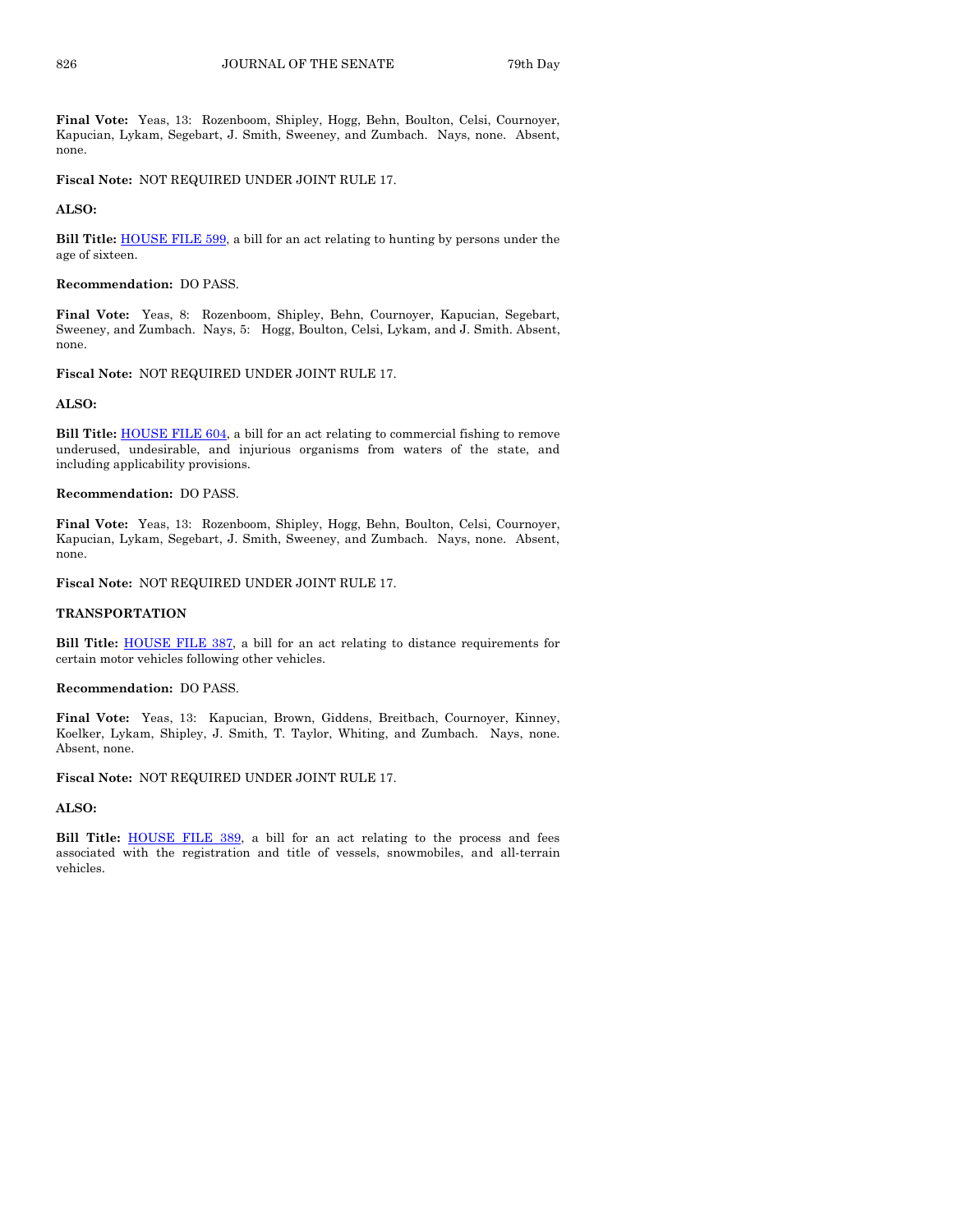## **Recommendation:** DO PASS.

**Final Vote:** Yeas, 13: Kapucian, Brown, Giddens, Breitbach, Cournoyer, Kinney, Koelker, Lykam, Shipley, J. Smith, T. Taylor, Whiting, and Zumbach. Nays, none. Absent, none.

**Fiscal Note:** NOT REQUIRED UNDER JOINT RULE 17.

#### **ALSO:**

**Bill Title:** [HOUSE FILE](https://www.legis.iowa.gov/legislation/BillBook?ga=88&ba=HF643) 643, a bill for an act relating to driver's licenses and nonoperator's identification cards marked to reflect deaf or hard-of-hearing status.

#### **Recommendation:** DO PASS.

**Final Vote:** Yeas, 13: Kapucian, Brown, Giddens, Breitbach, Cournoyer, Kinney, Koelker, Lykam, Shipley, J. Smith, T. Taylor, Whiting, and Zumbach. Nays, none. Absent, none.

**Fiscal Note:** NOT REQUIRED UNDER JOINT RULE 17.

#### **WAYS AND MEANS**

**Bill Title:** [SENATE FILE](https://www.legis.iowa.gov/legislation/BillBook?ga=88&ba=SF610) 610, a bill for an act relating to youth deer and youth wild turkey hunting licenses, and providing effective date and applicability provisions.

#### **Recommendation:** APPROVED COMMITTEE BILL.

**Final Vote:** Yeas, 16: Feenstra, Dawson, Jochum, Behn, Bolkcom, Brown, Carlin, Chapman, Dotzler, Edler, Giddens, Nunn, Schultz, R. Smith, Sweeney, and Wahls. Nays, 1: Quirmbach. Absent, none.

**Fiscal Note:** NOT REQUIRED UNDER JOINT RULE 17.

#### **ALSO:**

**Bill Title:** [SENATE FILE](https://www.legis.iowa.gov/legislation/BillBook?ga=88&ba=SF611) 611, a bill for an act relating to the imposition of certain fees on public utilities for the use of public rights-of-way.

#### **Recommendation:** APPROVED COMMITTEE BILL.

**Final Vote:** Yeas, 11: Feenstra, Dawson, Behn, Brown, Carlin, Chapman, Edler, Nunn, Schultz, R. Smith, and Sweeney. Nays, 6: Jochum, Bolkcom, Dotzler, Giddens, Quirmbach, and Wahls. Absent, none.

**Fiscal Note:** NOT REQUIRED UNDER JOINT RULE 17.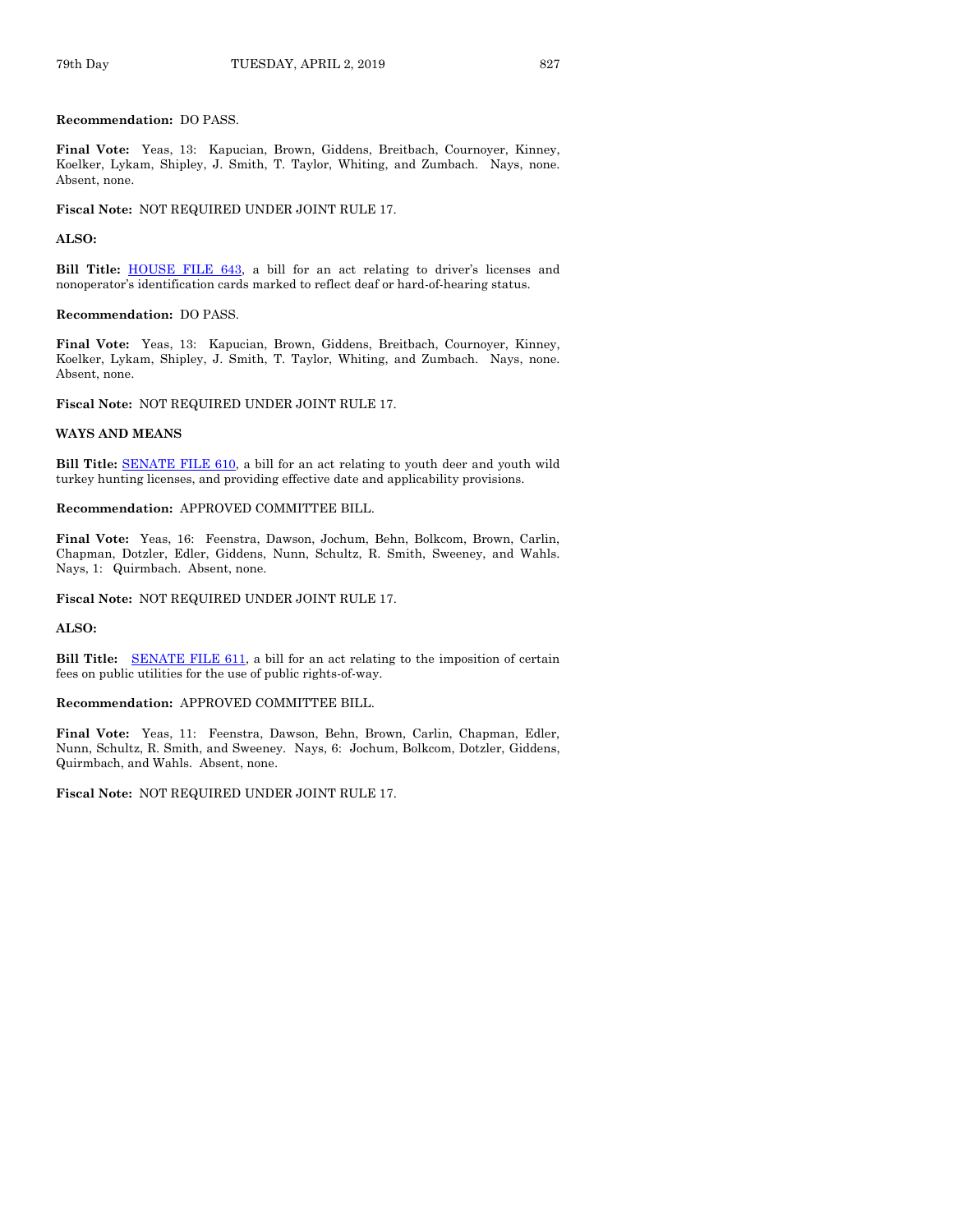## EVENING SESSION

The Senate reconvened at 5:14 p.m., President Schneider presiding.

## LEAVES OF ABSENCE

Leaves of absence were granted as follows:

Senator Mathis, until she arrives, on request of Senator Petersen; and Senators Brown and Zaun, until they arrive, on request of Senator Schultz.

## CONSIDERATION OF BILL (Ways and Means Calendar)

Senator Whitver asked and received unanimous consent to take up for consideration [Senate File 597.](https://www.legis.iowa.gov/legislation/BillBook?ga=88&ba=SF597)

## **[Senate File 597](https://www.legis.iowa.gov/legislation/BillBook?ga=88&ba=SF597)**

On motion of Senator Feenstra, **[Senate File 597](https://www.legis.iowa.gov/legislation/BillBook?ga=88&ba=SF597)**, a bill for an act exempting from the sales tax certain items and services sold or furnished to nonprofit blood centers, including effective date and retroactive applicability provisions, was taken up for consideration.

Senator Feenstra moved that the bill be read the last time now and placed upon its passage, which motion prevailed by a voice vote, and the bill was read the last time.

On the question "Shall the bill pass?" [\(S.F. 597\)](https://www.legis.iowa.gov/legislation/BillBook?ga=88&ba=SF597), the vote was:

Yeas, 47:

| <b>Behn</b>  | Bisignano  | Bolkcom        | Boulton      |
|--------------|------------|----------------|--------------|
| Breitbach    | Carlin     | Celsi          | Chapman      |
| Costello     | Cournover  | Dawson         | Dotzler      |
| Edler        | Feenstra   | $\rm{Garrett}$ | Giddens      |
| Greene       | Guth       | Hogg           | Jochum       |
| Johnson      | Kapucian   | Kinney         | Koelker      |
| Kraayenbrink | Lofgren    | Lykam          | Miller-Meeks |
| Nunn         | Petersen   | Quirmbach      | Ragan        |
| Rozenboom    | Schneider  | Schultz        | Segebart     |
| Shipley      | Sinclair   | Smith, J.      | Smith, R.    |
| Sweeney      | Taylor, R. | Taylor, T.     | Wahls        |
| Whiting      | Whitver    | Zumbach        |              |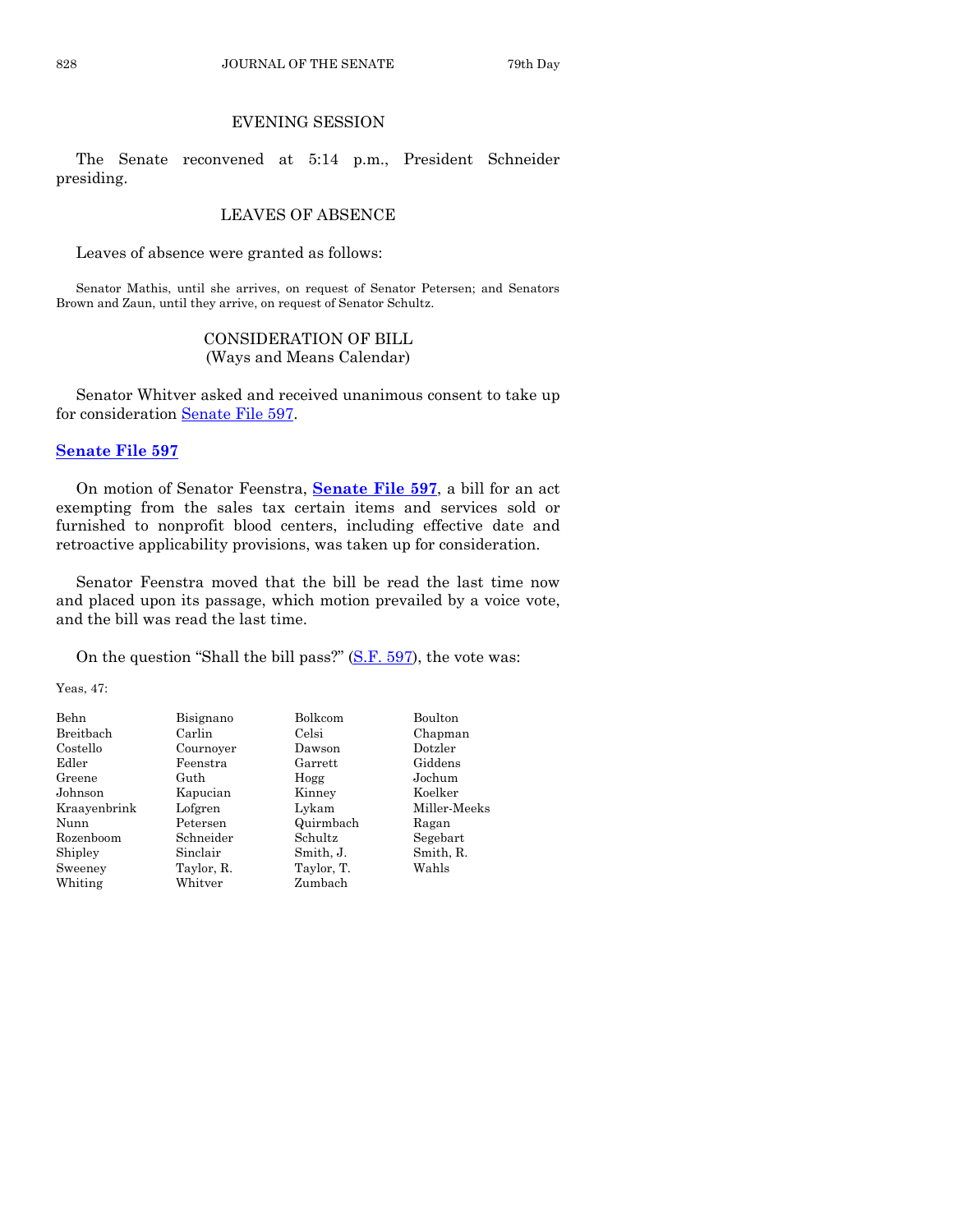Nays, none.

Absent, 3:

Brown Mathis Zaun

The bill, having received a constitutional majority, was declared to have passed the Senate and the title was agreed to.

## UNFINISHED BUSINESS (Deferred April 1, 2019)

## **[Senate File 516](https://www.legis.iowa.gov/legislation/BillBook?ga=88&ba=SF516)**

The Senate resumed consideration of **[Senate File 516](https://www.legis.iowa.gov/legislation/BillBook?ga=88&ba=SF516)**, a bill for an act relating to the employment of unauthorized aliens and providing penalties, deferred April 1, 2019.

Senator Hogg offered amendment S-[3114,](https://www.legis.iowa.gov/legislation/BillBook?ga=88&ba=S3114) filed by him from the floor striking and replacing everything after the enacting clause and amending the title page of the bill, and moved its adoption.

A record roll call was requested.

On the question "Shall amendment S-[3114](https://www.legis.iowa.gov/legislation/BillBook?ga=88&ba=S3114) be adopted?" [\(S.F. 516\)](https://www.legis.iowa.gov/legislation/BillBook?ga=88&ba=SF516), the vote was:

Yeas, 15:

| Bisignano<br>Giddens<br>Petersen<br>Taylor, R. | <b>Boulton</b><br>Hogg<br>Quirmbach<br>Taylor, T. | Celsi<br>Jochum<br>Ragan<br>Wahls | Dotzler<br>Lykam<br>Smith, J. |
|------------------------------------------------|---------------------------------------------------|-----------------------------------|-------------------------------|
| Nays, 32:                                      |                                                   |                                   |                               |
| <b>Behn</b>                                    | <b>Bolkcom</b>                                    | Breithach                         | Carlin                        |
| Chapman                                        | Costello                                          | Cournoyer                         | Dawson                        |
| Edler                                          | Feenstra                                          | Garrett                           | Greene                        |
| Guth                                           | Johnson                                           | Kapucian                          | Kinney                        |
| Koelker                                        | Kraavenbrink                                      | Lofgren                           | Miller-Meeks                  |
| Nunn                                           | Rozenboom                                         | Schneider                         | Schultz                       |
| Segebart                                       | Shipley                                           | Sinclair                          | Smith, R.                     |
| Sweeney                                        | Whiting                                           | Whitver                           | Zumbach                       |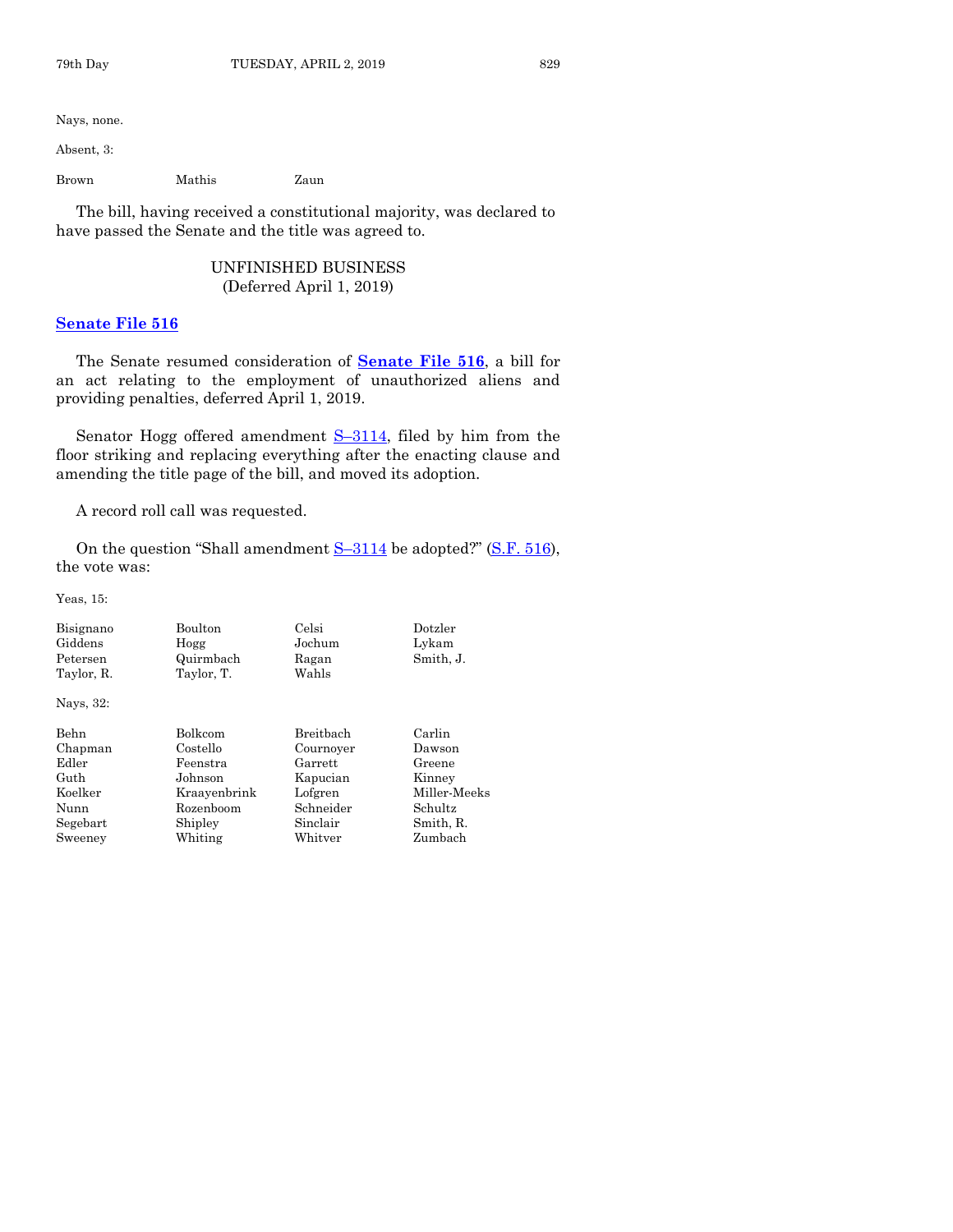Absent, 3:

Brown Mathis Zaun

Amendment S–[3114](https://www.legis.iowa.gov/legislation/BillBook?ga=88&ba=S3114) lost.

Senator Hogg withdrew amendment  $S-3113$ , filed by him from the floor to page 1 of the bill.

Senator Garrett offered amendment S–[3100,](https://www.legis.iowa.gov/legislation/BillBook?ga=88&ba=S3100) filed by him on April 1, 2019, to pages 1 and 2 of the bill, and moved its adoption.

Amendment  $S-3100$  $S-3100$  was adopted by a voice vote.

Senator Hogg withdrew amendment S-[3112,](https://www.legis.iowa.gov/legislation/BillBook?ga=88&ba=S3112) filed by him from the floor to pages 3–5 of the bill.

Senator Kinney withdrew amendment  $S-3110$ , filed by him on April 1, 2019, to pages 7 and 8 of the bill.

Senator Kinney offered amendment S-[3111,](https://www.legis.iowa.gov/legislation/BillBook?ga=88&ba=S3111) filed by him from the floor to pages 7 and 8 of the bill, and moved its adoption.

Amendment  $S-3111$  $S-3111$  lost by a voice.

Senator Garrett offered amendment S–[3101,](https://www.legis.iowa.gov/legislation/BillBook?ga=88&ba=S3101) filed by him on April 1, 2019, to page 8 of the bill, and moved its adoption.

Amendment  $S-3101$  $S-3101$  was adopted by a voice vote.

Senator Garrett moved that the bill be read the last time now and placed upon its passage, which motion prevailed by a voice vote, and the bill was read the last time.

On the question "Shall the bill pass?" [\(S.F. 516\)](https://www.legis.iowa.gov/legislation/BillBook?ga=88&ba=SF516), the vote was:

Yeas, 33:

| Behn     | Bisignano | Breitbach    | Carlin   |
|----------|-----------|--------------|----------|
| Chapman  | Costello  | Cournoyer    | Dawson   |
| Dotzler  | Edler     | Feenstra     | Garrett  |
| Giddens  | Greene    | Guth         | Johnson  |
| Kapucian | Koelker   | Kraavenbrink | Miller-M |
| Nunn     | Rozenboom | Schneider    | Schultz  |

Miller-Meeks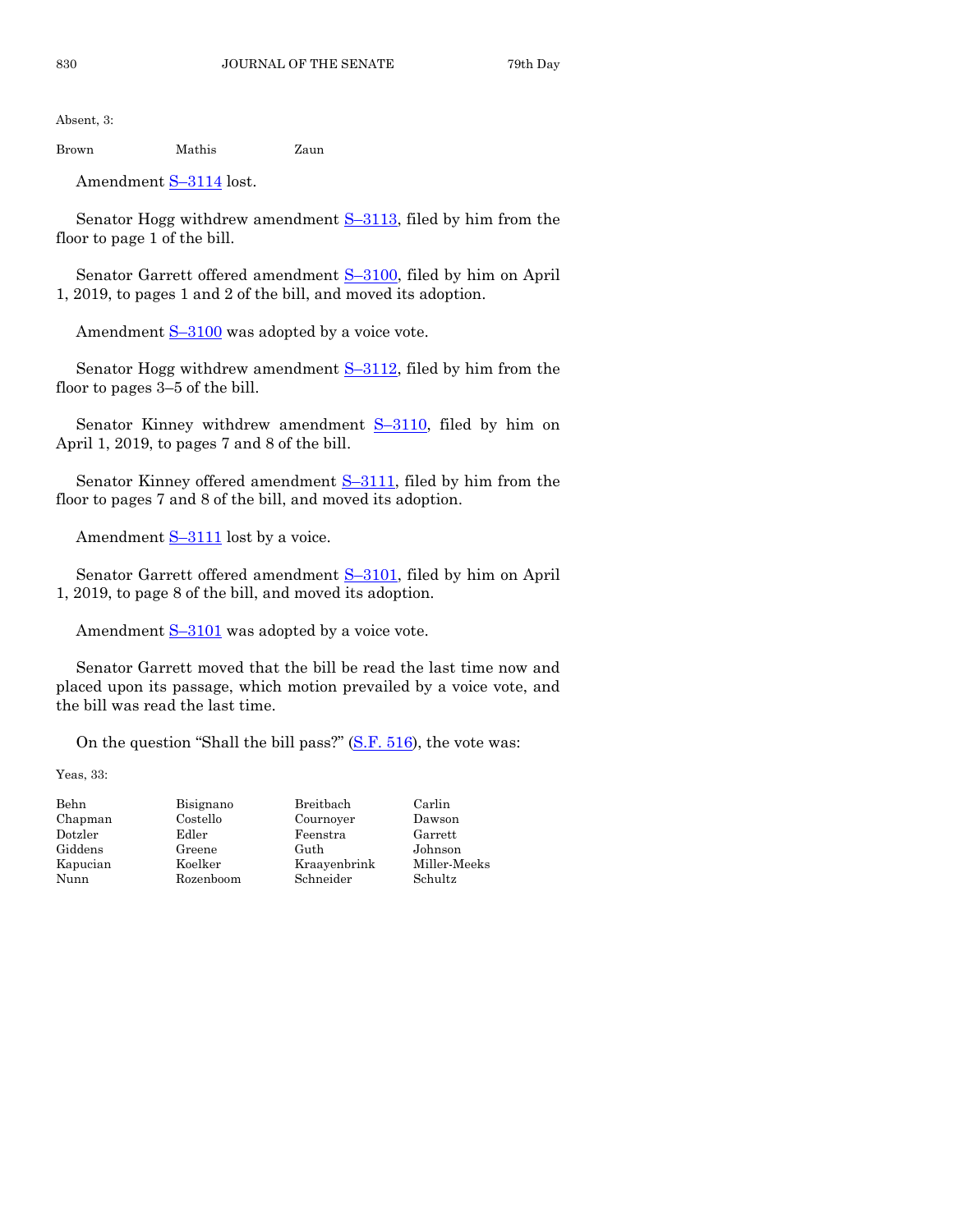| Segebart<br>Sweeney<br>Zumbach                     | Shipley<br>Taylor, R.                          | Sinclair<br>Whiting       | Smith, R.<br>Whitver       |
|----------------------------------------------------|------------------------------------------------|---------------------------|----------------------------|
| Nays, 14:                                          |                                                |                           |                            |
| <b>Bolkcom</b><br>Jochum<br>Petersen<br>Taylor, T. | <b>Boulton</b><br>Kinney<br>Quirmbach<br>Wahls | Celsi<br>Lofgren<br>Ragan | Hogg<br>Lykam<br>Smith, J. |
| Absent, 3:                                         |                                                |                           |                            |
| Brown                                              | Mathis                                         | Zaun                      |                            |

The bill, having received a constitutional majority, was declared to have passed the Senate and the title was agreed to.

## IMMEDIATELY MESSAGED

Senator Whitver asked and received unanimous consent that **Senate Files 516** and **597** be **immediately messaged** to the House.

## LEAVE OF ABSENCE

Leave of absence was granted as follows:

Senator Kinney, until he returns, on request of Senator Petersen.

## CONSIDERATION OF BILL (Appropriations Calendar)

Senator Whitver asked and received unanimous consent to take up for consideration [Senate File 600.](https://www.legis.iowa.gov/legislation/BillBook?ga=88&ba=SF600)

## **[Senate File 600](https://www.legis.iowa.gov/legislation/BillBook?ga=88&ba=SF600)**

On motion of Senator Johnson, **[Senate File 600](https://www.legis.iowa.gov/legislation/BillBook?ga=88&ba=SF600)**, a bill for an act relating to transportation and other infrastructure-related appropriations to the department of transportation, including allocation and use of moneys from the road use tax fund and the primary road fund, and including effective date provisions, was taken up for consideration.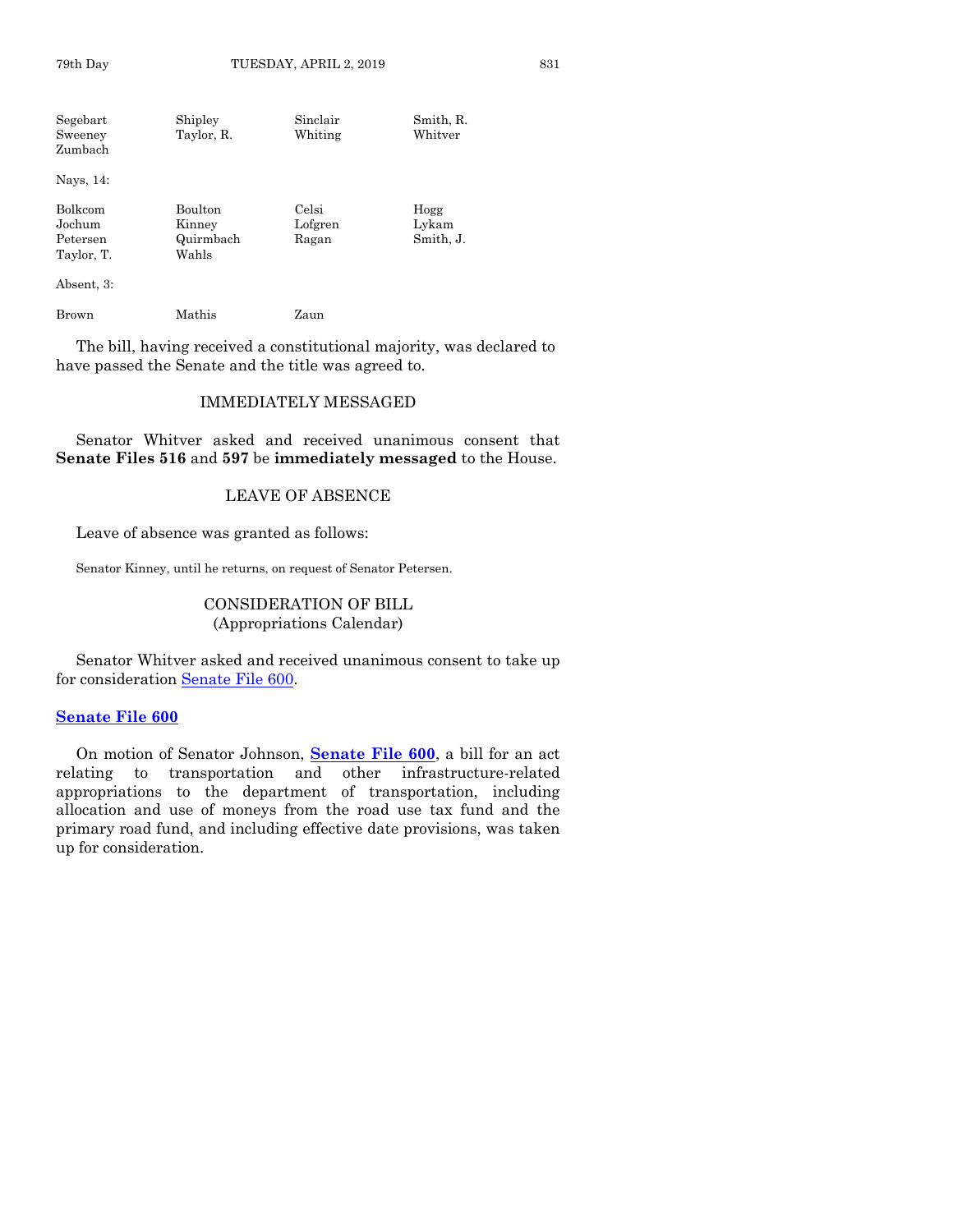Senator Johnson moved that the bill be read the last time now and placed upon its passage, which motion prevailed by a voice vote, and the bill was read the last time.

On the question "Shall the bill pass?" [\(S.F. 600\)](https://www.legis.iowa.gov/legislation/BillBook?ga=88&ba=SF600), the vote was:

Yeas, 46:

| Behn             | Bisignano  | Bolkcom      | Boulton      |
|------------------|------------|--------------|--------------|
| <b>Breitbach</b> | Carlin     | Celsi        | Chapman      |
| Costello         | Cournoyer  | Dawson       | Dotzler      |
| Edler            | Feenstra   | Garrett      | Giddens      |
| Greene           | Guth       | Hogg         | Jochum       |
| Johnson          | Kapucian   | Koelker      | Kraayenbrink |
| Lofgren          | Lvkam      | Miller-Meeks | Nunn         |
| Petersen         | Quirmbach  | Ragan        | Rozenboom    |
| Schneider        | Schultz    | Segebart     | Shipley      |
| Sinclair         | Smith, J.  | Smith, R.    | Sweeney      |
| Taylor, R.       | Taylor, T. | Wahls        | Whiting      |
| Whitver          | Zumbach    |              |              |
| Nays, none.      |            |              |              |

Absent, 4:

Brown Kinney Mathis Zaun

The bill, having received a constitutional majority, was declared to have passed the Senate and the title was agreed to.

## CONSIDERATION OF BILLS (Regular Calendar)

Senator Whitver asked and received unanimous consent to take up for consideration Senate Files 114, 302, and 540.

## **[Senate File 114](https://www.legis.iowa.gov/legislation/BillBook?ga=88&ba=SF114)**

On motion of Senator Schultz, **[Senate File 114](https://www.legis.iowa.gov/legislation/BillBook?ga=88&ba=SF114)**, a bill for an act relating to unintentionally causing the death of a person by operating a motor vehicle at an excessive speed, providing penalties, and making penalties applicable, was taken up for consideration.

Senator Schultz offered amendment S-[3052,](https://www.legis.iowa.gov/legislation/BillBook?ga=88&ba=S3052) filed by him on March 19, 2019, striking and replacing everything after the enacting clause and amending the title page of the bill.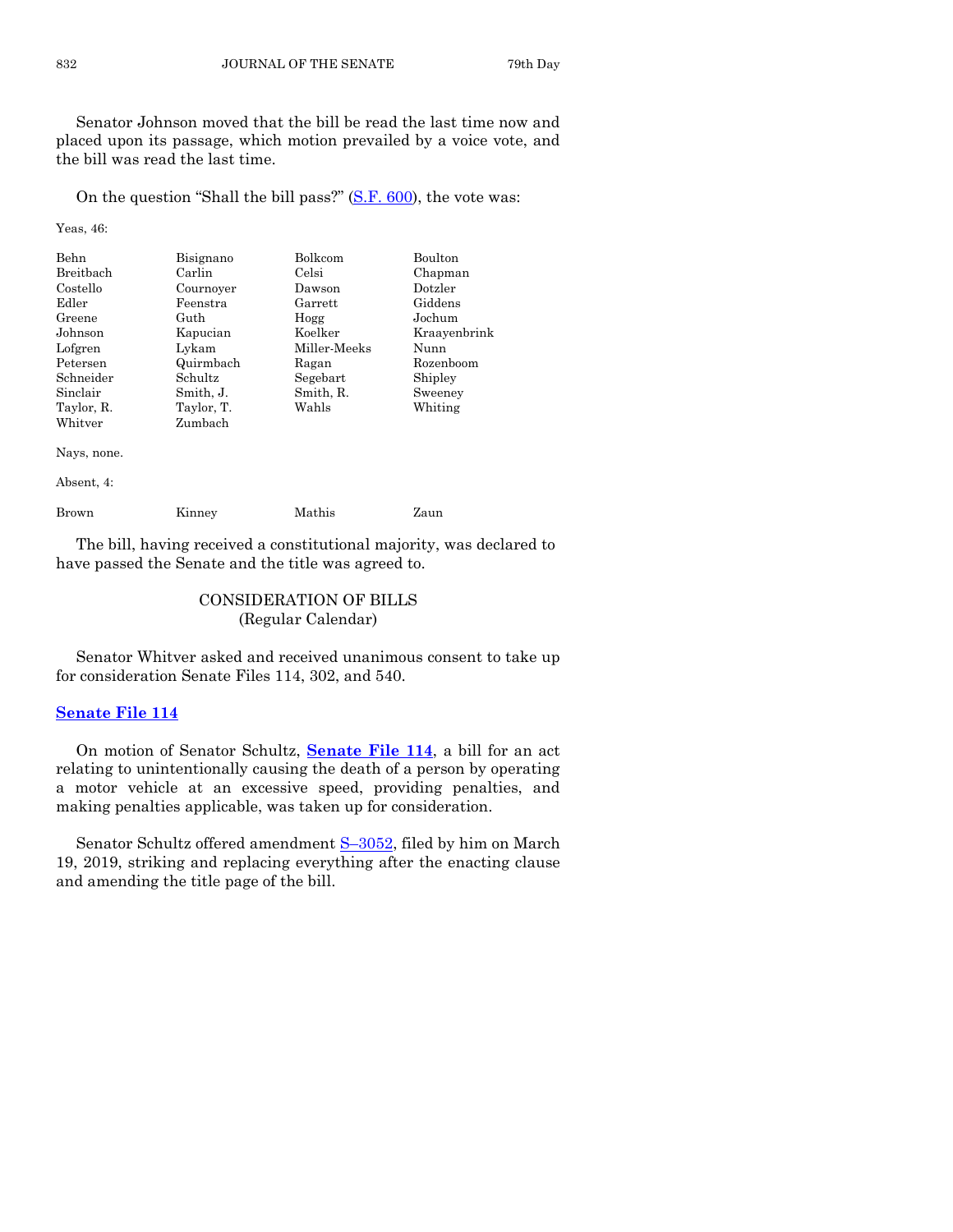Senator Hogg raised the point of order that amendment S–[3052](https://www.legis.iowa.gov/legislation/BillBook?ga=88&ba=S3052) was not germane to the bill.

The Chair ruled the point well-taken and amendment S-[3052](https://www.legis.iowa.gov/legislation/BillBook?ga=88&ba=S3052) out of order.

Senator Schultz asked and received unanimous consent that action on **[Senate File 114](https://www.legis.iowa.gov/legislation/BillBook?ga=88&ba=SF114)** be **deferred.**

## **[Senate File 302](https://www.legis.iowa.gov/legislation/BillBook?ga=88&ba=SF302)**

On motion of Senator Cournoyer, **[Senate File 302](https://www.legis.iowa.gov/legislation/BillBook?ga=88&ba=SF302)**, a bill for an act relating to motor vehicles operated by an automated driving system, and making penalties applicable, was taken up for consideration.

Senator Cournoyer offered amendment S-[3096,](https://www.legis.iowa.gov/legislation/BillBook?ga=88&ba=S3096) filed by her on April 1, 2019, to pages 1–4 of the bill, and moved its adoption.

Amendment  $S-3096$  $S-3096$  was adopted by a voice vote.

Senator Cournoyer moved that the bill be read the last time now and placed upon its passage, which motion prevailed by a voice vote, and the bill was read the last time.

On the question "Shall the bill pass?" [\(S.F. 302\)](https://www.legis.iowa.gov/legislation/BillBook?ga=88&ba=SF302), the vote was:

Yeas, 45:

| Behn       | Bisignano    | Bolkcom      | Boulton    |
|------------|--------------|--------------|------------|
| Breitbach  | Carlin       | Celsi        | Chapman    |
| Costello   | Cournover    | Dawson       | Dotzler    |
| Edler      | Feenstra     | Garrett      | Giddens    |
| Greene     | Guth         | Jochum       | Johnson    |
| Kapucian   | Koelker      | Kraavenbrink | Lofgren    |
| Lykam      | Miller-Meeks | Nunn         | Petersen   |
| Quirmbach  | Ragan        | Rozenboom    | Schneider  |
| Schultz    | Segebart     | Shipley      | Sinclair   |
| Smith, J.  | Smith, R.    | Sweeney      | Taylor, R. |
| Taylor, T. | Wahls        | Whiting      | Whitver    |
| Zumbach    |              |              |            |

Nays, 1:

Hogg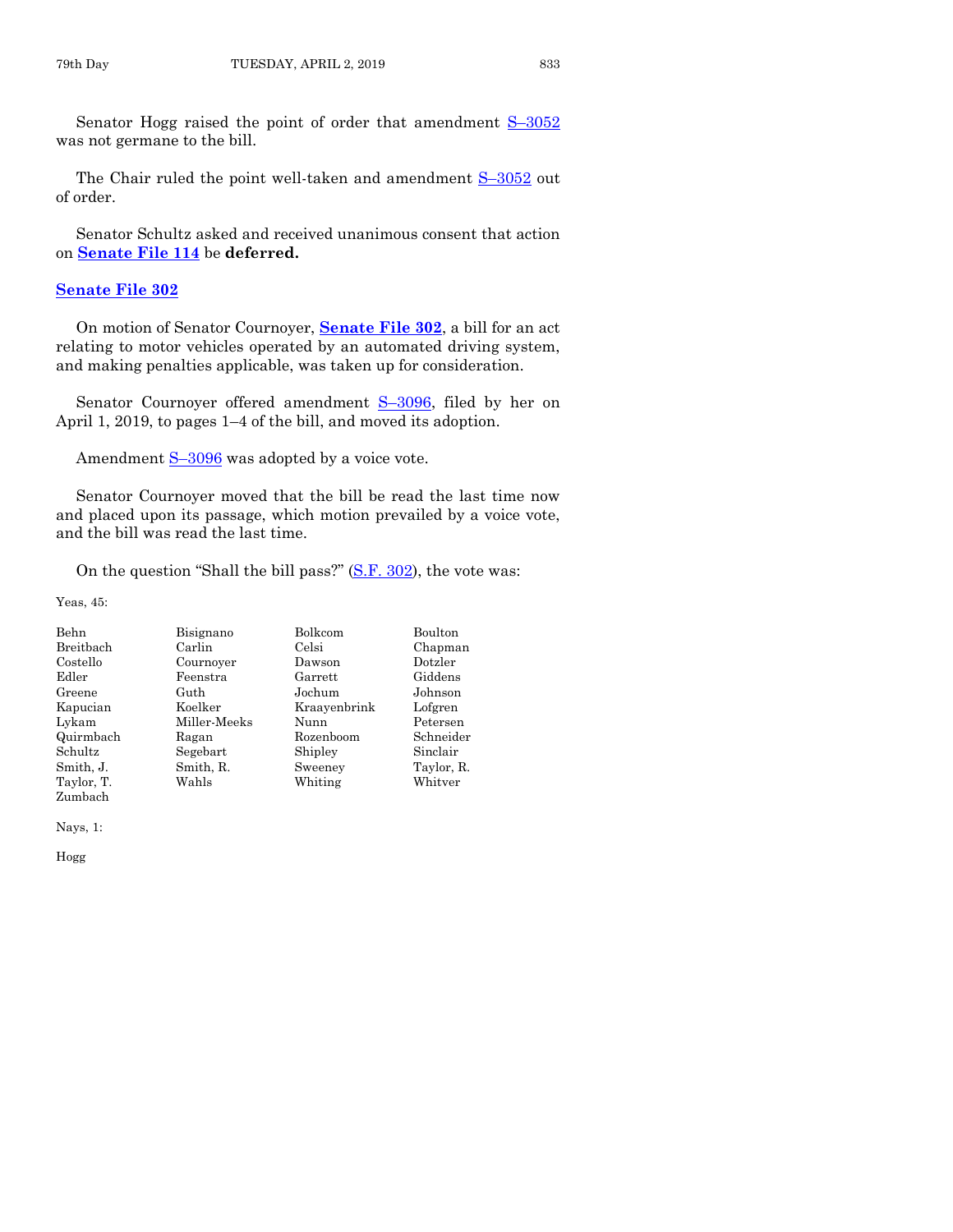Absent, 4:

Brown Kinney Mathis Zaun

The bill, having received a constitutional majority, was declared to have passed the Senate and the title was agreed to.

## **[Senate File 540](https://www.legis.iowa.gov/legislation/BillBook?ga=88&ba=SF540)**

On motion of Senator Garrett, **[Senate File 540](https://www.legis.iowa.gov/legislation/BillBook?ga=88&ba=SF540)**, a bill for an act relating to the temporary delegation of parental authority by the parent, guardian, or legal custodian of a child, was taken up for consideration.

Senator Garrett offered amendment S–[3107,](https://www.legis.iowa.gov/legislation/BillBook?ga=88&ba=S3107) filed by him on April 1, 2019, striking and replacing everything after the enacting clause of the bill.

Senator Quirmbach offered amendment S-[3108,](https://www.legis.iowa.gov/legislation/BillBook?ga=88&ba=S3108) filed by him on April 1, 2019, to page 8 of amendment  $S-3107$ , and moved its adoption.

A record roll call was requested.

On the question "Shall amendment  $S-3108$  $S-3108$  to amendment  $S-3107$  $S-3107$ be adopted?"  $(S.F. 540)$ , the vote was:

Miller-Meeks

Yeas, 1:

Quirmbach

Nays, 45:

| Behn       |
|------------|
| Breithach  |
| Costello   |
| Edler      |
| Greene     |
| Johnson    |
| Lofgren    |
| Petersen   |
| Schultz    |
| Smith, J.  |
| Taylor, T. |
| Zumbach    |

Cournoyer Dawson Dotzler

Bisignano Bolkcom Boulton Carlin Celsi Chapman Feenstra Garrett Giddens Guth Hogg Jochum Kapucian Koelker Kraayenbrink<br>Lykam Miller-Meeks Nunn Ragan Rozenboom Schneider Segebart Shipley Sinclair Smith, R. Sweeney Taylor, R. Wahls Whiting Whitver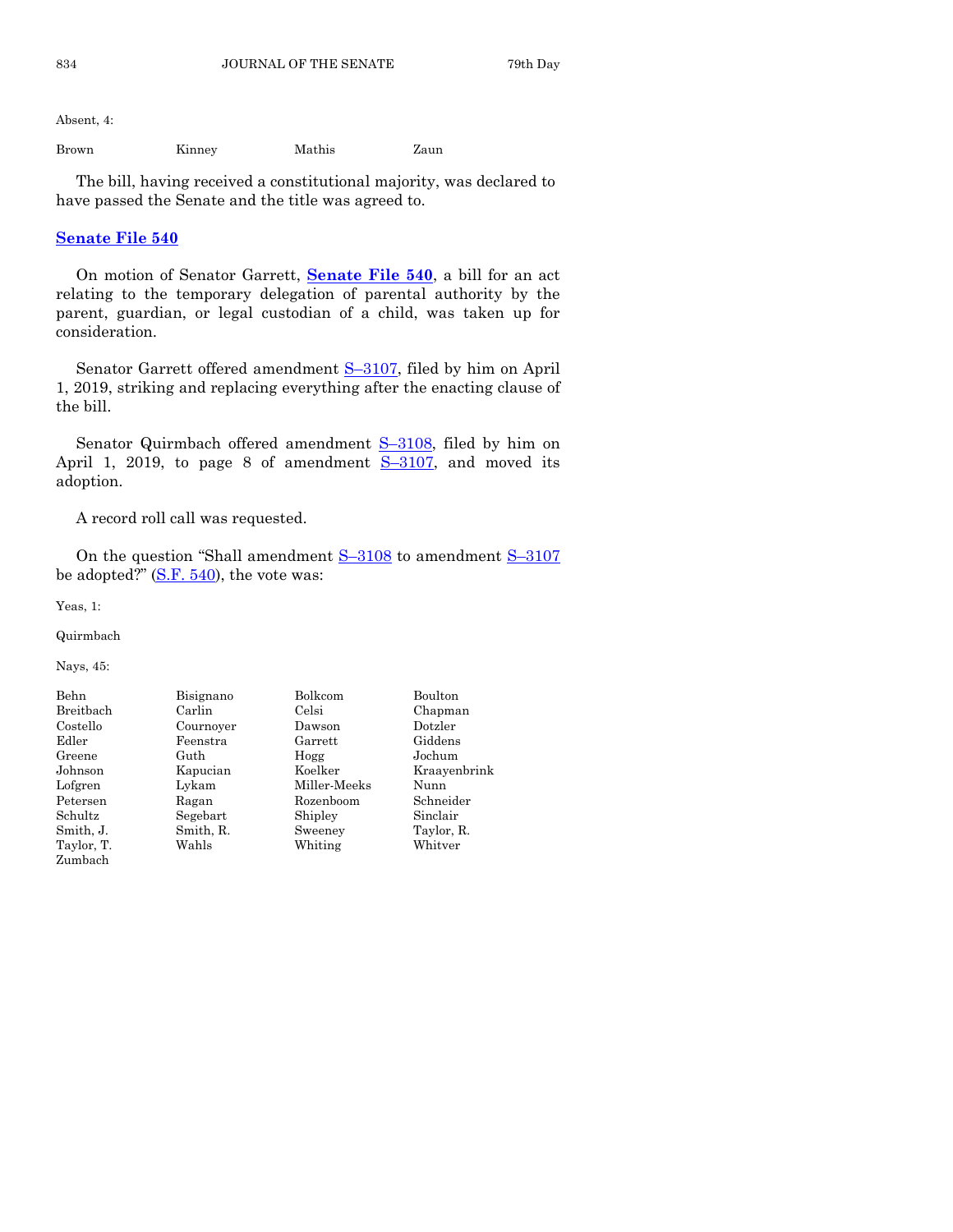Absent, 4:

Brown Kinney Mathis Zaun

Amendment S-[3108](https://www.legis.iowa.gov/legislation/BillBook?ga=88&ba=S3108) to amendment S-[3107](https://www.legis.iowa.gov/legislation/BillBook?ga=88&ba=S3107) lost.

With the defeat of amendment  $S=3108$ , the Chair ruled amendment S–[3099,](https://www.legis.iowa.gov/legislation/BillBook?ga=88&ba=S3099) filed by Senator Quirmbach on April 1, 2019, to page 2 of the bill, out of order.

Senator Garrett moved the adoption of amendment S-[3107.](https://www.legis.iowa.gov/legislation/BillBook?ga=88&ba=S3107)

Amendment  $S-3107$  $S-3107$  was adopted by a voice vote.

Senator Garrett moved that the bill be read the last time now and placed upon its passage, which motion prevailed by a voice vote, and the bill was read the last time.

On the question "Shall the bill pass?"  $(S.F. 540)$ , the vote was:

Yeas, 30:

| Behn<br>Costello<br>Feenstra<br>Johnson<br>Lofgren<br>Schneider<br>Sinclair<br>Whitver | Breitbach<br>Cournoyer<br>Garrett<br>Kapucian<br>Miller-Meeks<br>Schultz.<br>Smith, R.<br>Zumbach | Carlin<br>Dawson<br>Greene<br>Koelker<br>Nunn<br>Segebart<br>Sweeney | Chapman<br>Edler<br>Guth<br>Kraayenbrink<br>Rozenboom<br>Shipley<br>Whiting |
|----------------------------------------------------------------------------------------|---------------------------------------------------------------------------------------------------|----------------------------------------------------------------------|-----------------------------------------------------------------------------|
| Nays, 16:                                                                              |                                                                                                   |                                                                      |                                                                             |
| Bisignano<br>Dotzler<br>Lykam<br>Smith, J.                                             | <b>Bolkcom</b><br>Giddens<br>Petersen<br>Taylor, R.                                               | Boulton<br>Hogg<br>Quirmbach<br>Taylor, T.                           | Celsi<br>Jochum<br>Ragan<br>Wahls                                           |
| Absent, 4:                                                                             |                                                                                                   |                                                                      |                                                                             |
| Brown                                                                                  | Kinney                                                                                            | Mathis                                                               | Zaun                                                                        |

The bill, having received a constitutional majority, was declared to have passed the Senate and the title was agreed to.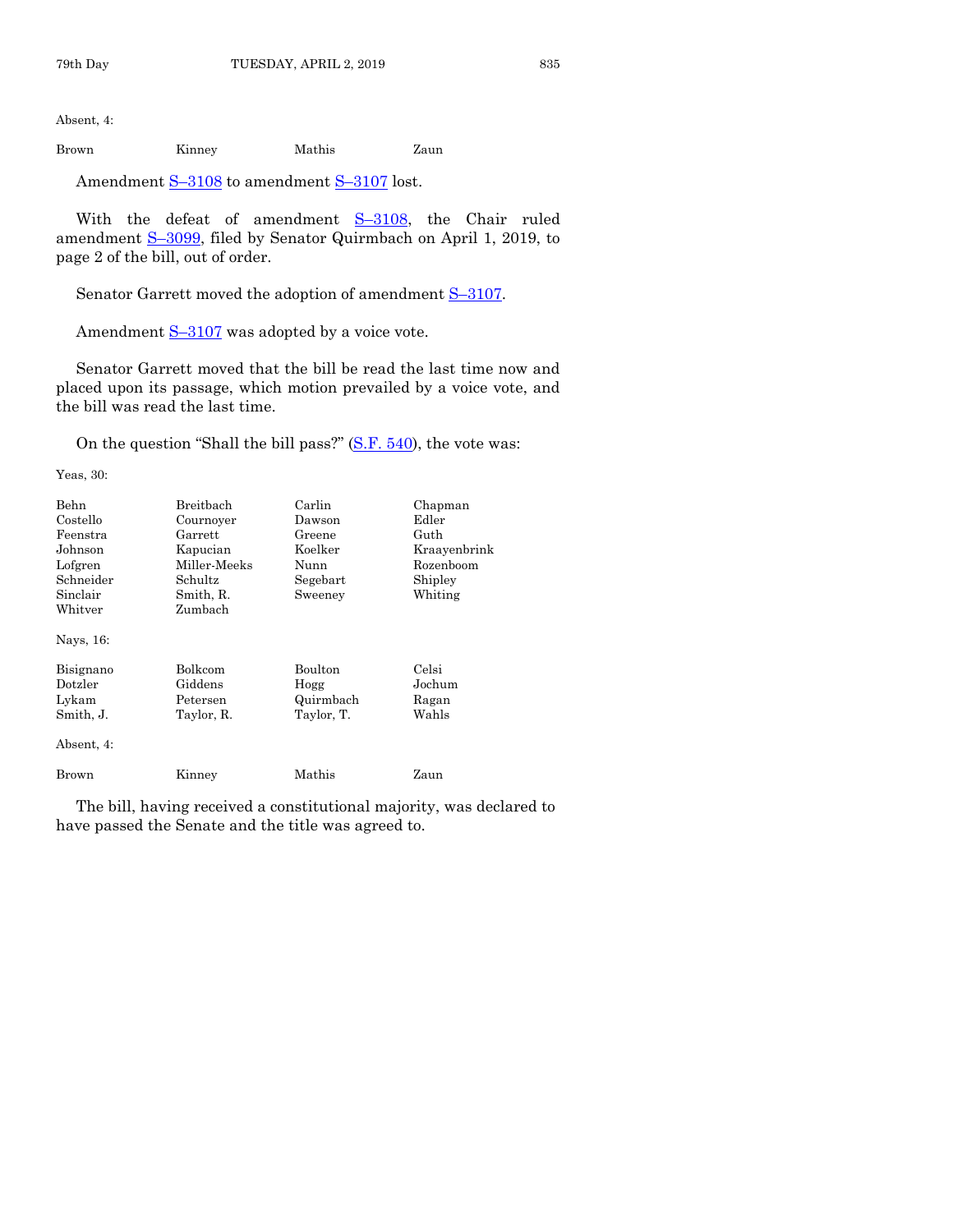## IMMEDIATELY MESSAGED

Senator Whitver asked and received unanimous consent that **Senate Files 302**, **540**, and **600** be **immediately messaged** to the House.

## LEAVE OF ABSENCE

Leave of absence was granted as follows:

Senator Bisignano, until he returns, on request of Senator Petersen.

## BUSINESS PENDING

## **[Senate File 114](https://www.legis.iowa.gov/legislation/BillBook?ga=88&ba=SF114)**

The Senate resumed consideration of **[Senate File 114](https://www.legis.iowa.gov/legislation/BillBook?ga=88&ba=SF114)**, a bill for an act relating to unintentionally causing the death of a person by operating a motor vehicle at an excessive speed, providing penalties, and making penalties applicable, previously deferred.

Senator Schultz moved that the bill be read the last time now and placed upon its passage, which motion prevailed by a voice vote, and the bill was read the last time.

On the question "Shall the bill pass?"  $(S.F. 114)$  $(S.F. 114)$ , the vote was:

Yeas, 44:

| Bolkcom      | Boulton      | Breitbach  |
|--------------|--------------|------------|
| Celsi        | Chapman      | Costello   |
| Dawson       | Dotzler      | Edler      |
| Garrett      | Giddens      | Greene     |
| Hogg         | Jochum       | Johnson    |
| Koelker      | Kraayenbrink | Lofgren    |
| Miller-Meeks | Nunn         | Petersen   |
| Ragan        | Rozenboom    | Schneider  |
| Segebart     | Shipley      | Sinclair   |
| Smith, R.    | Sweeney      | Taylor, T. |
| Whiting      | Whitver      | Zumbach    |
|              |              |            |

Nays, 1:

Taylor, R.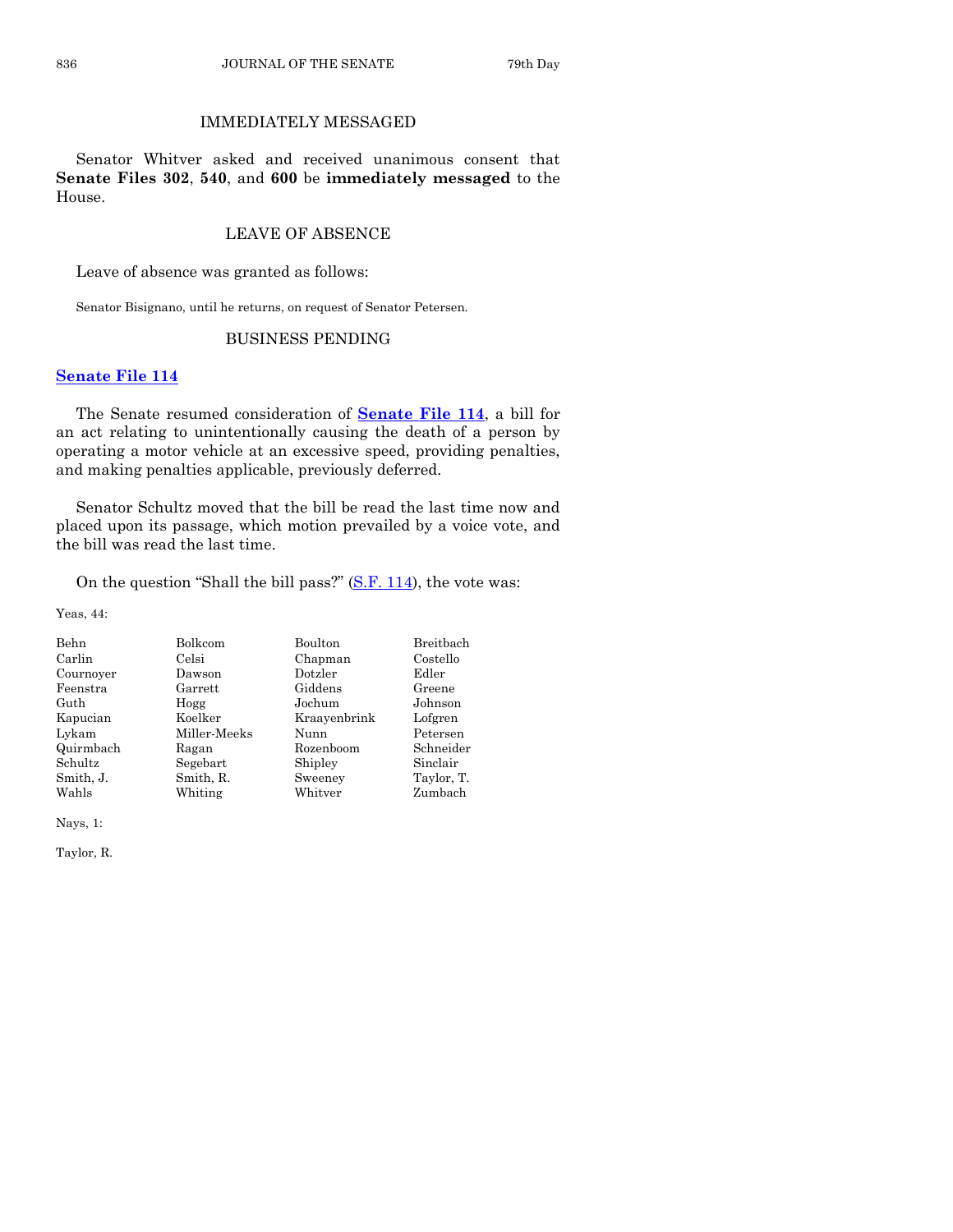Absent, 5:

Bisignano Brown Kinney Mathis Zaun

The bill, having received a constitutional majority, was declared to have passed the Senate and the title was agreed to.

## IMMEDIATELY MESSAGED

Senator Whitver asked and received unanimous consent that **[Senate File 114](https://www.legis.iowa.gov/legislation/BillBook?ga=88&ba=SF114)** be **immediately messaged** to the House.

On motion of Senator Whitver, the Senate adjourned at 7:45 p.m. until 9:00 a.m., Wednesday, April 3, 2019.

## **APPENDIX–2**

## CERTIFICATE OF RECOGNITION

The Secretary of the Senate issued the following certificate of recognition:

Devin Matthew LeRette, Muscatine—For reaching the rank of Eagle Scout; Troop #426. Senator Lofgren.

## STUDY BILL RECEIVED

## **[SSB 1253](https://www.legis.iowa.gov/legislation/BillBook?ga=88&ba=SSB1253) Appropriations**

Relating to appropriations for health and human services and veterans, including other related appropriations and provisions and including effective date and retroactive and other applicability date provisions.

## SUBCOMMITTEE ASSIGNMENT

## **[SSB 1253](https://www.legis.iowa.gov/legislation/BillBook?ga=88&ba=SSB1253)**

Appropriations: Breitbach, Chair; Kraayenbrink and Ragan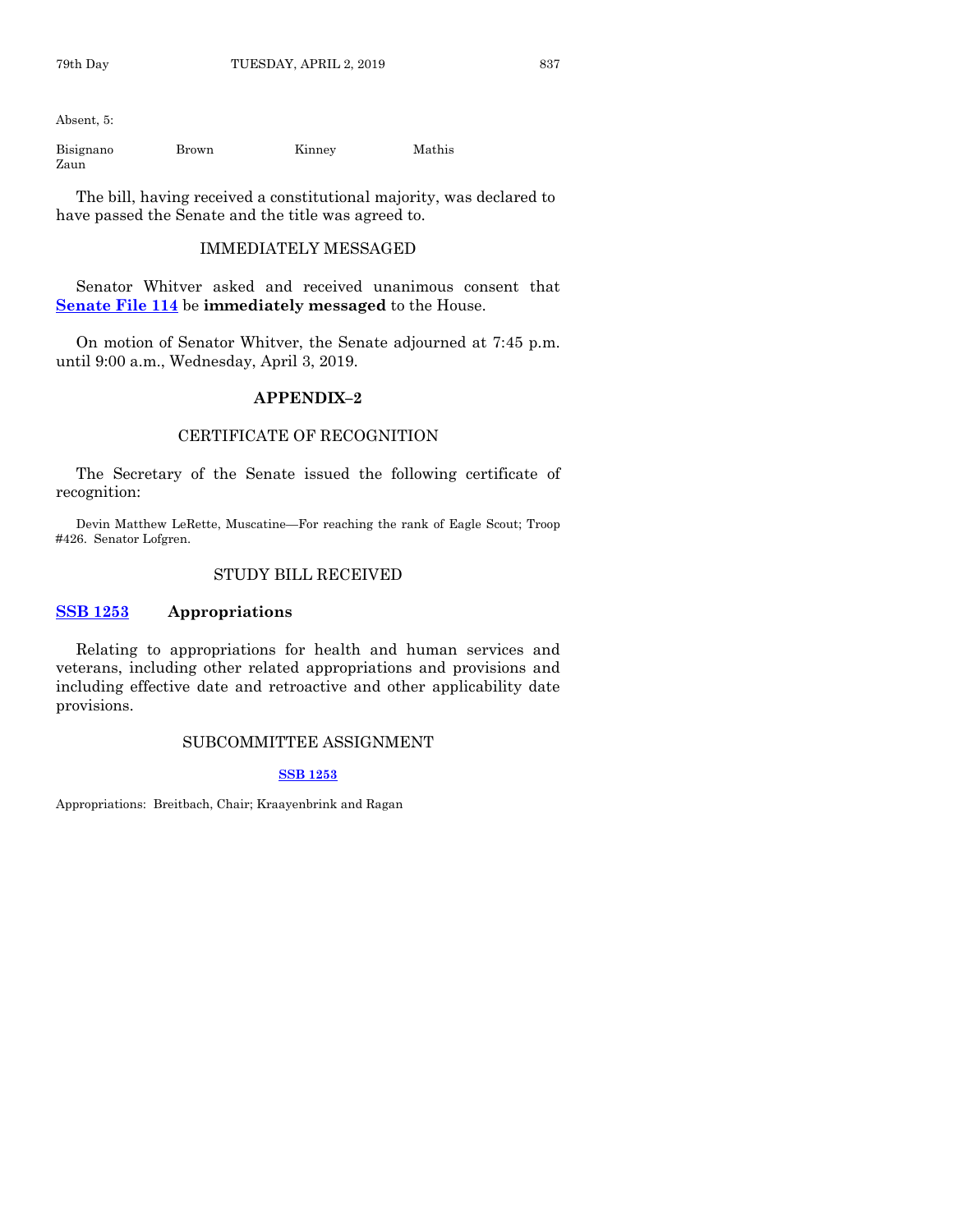## FINAL COMMITTEE REPORTS OF BILL ACTION

## **JUDICIARY**

Bill Title: **[HOUSE FILE](https://www.legis.iowa.gov/legislation/BillBook?ga=88&ba=HF223) 223**, a bill for an act relating to reimbursement of witness mileage expenses.

#### **Recommendation:** DO PASS.

**Final Vote:** Yeas, 14: Dawson, Kinney, Bisignano, Chapman, Garrett, Hogg, Nunn, Petersen, Schultz, Shipley, Sinclair, Sweeney, R. Taylor, and Whiting. Nays, none. Absent, 1: Zaun.

**Fiscal Note:** NOT REQUIRED UNDER JOINT RULE 17.

## **ALSO:**

**Bill Title: [HOUSE FILE](https://www.legis.iowa.gov/legislation/BillBook?ga=88&ba=HF224) 224**, a bill for an act relating to the criminal offense of lascivious conduct with a minor, and providing penalties.

**Recommendation:** DO PASS.

**Final Vote:** Yeas, 14: Dawson, Kinney, Bisignano, Chapman, Garrett, Hogg, Nunn, Petersen, Schultz, Shipley, Sinclair, Sweeney, R. Taylor, and Whiting. Nays, none. Absent, 1: Zaun.

**Fiscal Note:** NOT REQUIRED UNDER JOINT RULE 17.

## **ALSO:**

**Bill Title:** [HOUSE FILE](https://www.legis.iowa.gov/legislation/BillBook?ga=88&ba=HF265) 265, a bill for an act relating to the confidentiality of search warrant information.

**Recommendation:** DO PASS.

**Final Vote:** Yeas, 14: Dawson, Kinney, Bisignano, Chapman, Garrett, Hogg, Nunn, Petersen, Schultz, Shipley, Sinclair, Sweeney, R. Taylor, and Whiting. Nays, none. Absent, 1: Zaun.

**Fiscal Note:** NOT REQUIRED UNDER JOINT RULE 17.

#### **ALSO:**

**Bill Title:** [HOUSE FILE](https://www.legis.iowa.gov/legislation/BillBook?ga=88&ba=HF594) 594, a bill for an act relating to limitations regarding the withdrawal of a life-sustaining procedure from a minor child.

#### **Recommendation:** DO PASS.

**Final Vote:** Yeas, 14: Dawson, Kinney, Bisignano, Chapman, Garrett, Hogg, Nunn, Petersen, Schultz, Shipley, Sinclair, Sweeney, R. Taylor, and Whiting. Nays, none. Absent, 1: Zaun.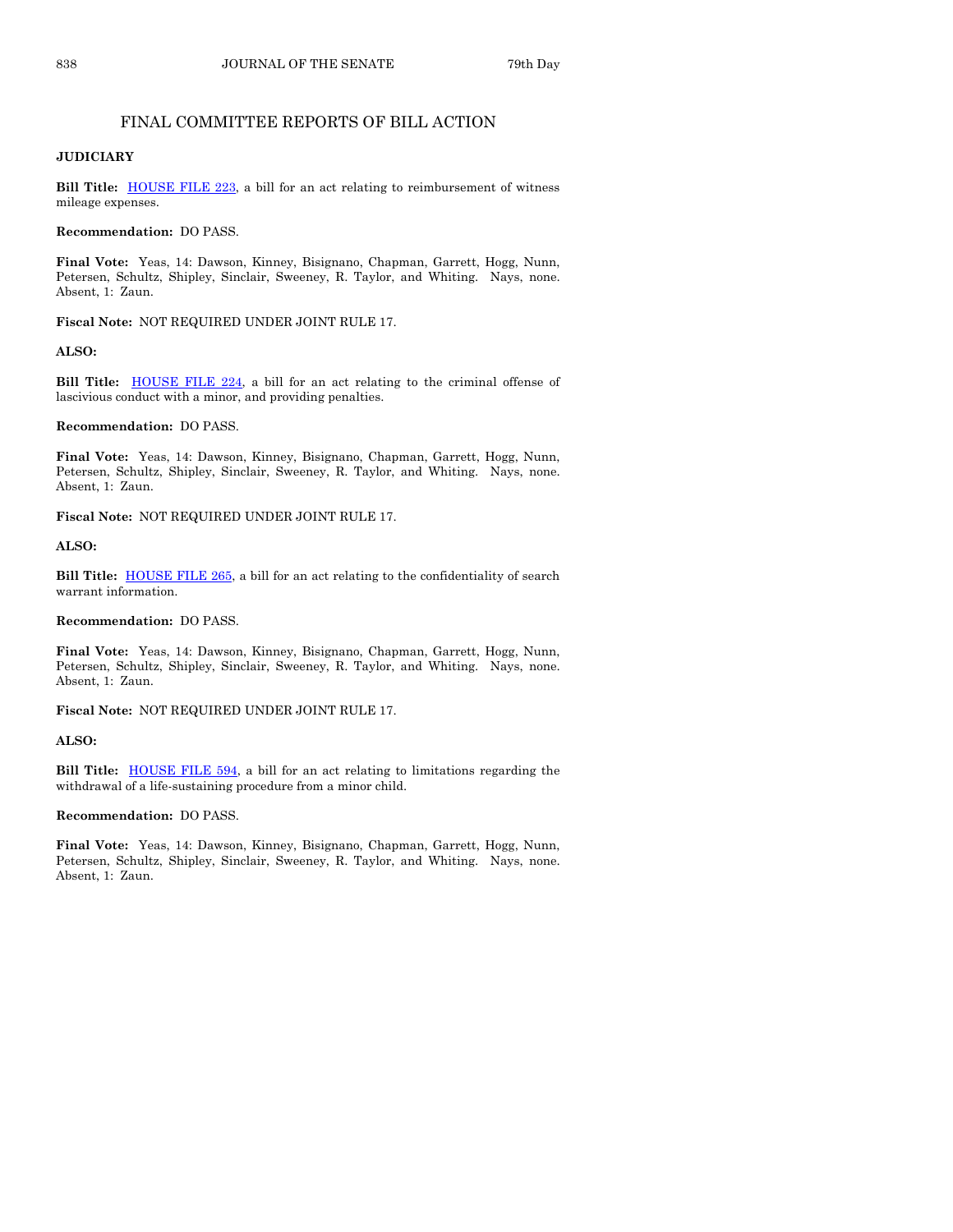## **Fiscal Note:** NOT REQUIRED UNDER JOINT RULE 17.

## **ALSO:**

Bill Title: **[HOUSE FILE](https://www.legis.iowa.gov/legislation/BillBook?ga=88&ba=HF659) 659**, a bill for an act relating to pretrial contact between a prosecuting witness who is a minor and the defendant.

#### **Recommendation:** DO PASS.

**Final Vote:** Yeas, 14: Dawson, Kinney, Bisignano, Chapman, Garrett, Hogg, Nunn, Petersen, Schultz, Shipley, Sinclair, Sweeney, R. Taylor, and Whiting. Nays, none. Absent, 1: Zaun.

**Fiscal Note:** NOT REQUIRED UNDER JOINT RULE 17.

#### **ALSO:**

**Bill Title:** [HOUSE FILE](https://www.legis.iowa.gov/legislation/BillBook?ga=88&ba=HF709) 709, a bill for an act relating to the suspension of a child support order relative to child in need of assistance proceedings.

#### **Recommendation:** DO PASS.

**Final Vote:** Yeas, 14: Dawson, Kinney, Bisignano, Chapman, Garrett, Hogg, Nunn, Petersen, Schultz, Shipley, Sinclair, Sweeney, R. Taylor, and Whiting. Nays, none. Absent, 1: Zaun.

**Fiscal Note:** NOT REQUIRED UNDER JOINT RULE 17.

## **ALSO:**

**Bill Title:** [HOUSE FILE](https://www.legis.iowa.gov/legislation/BillBook?ga=88&ba=HF719) 719, a bill for an act relating to participation in conciliation related to a dissolution of marriage.

## **Recommendation:** DO PASS.

**Final Vote:** Yeas, 14: Dawson, Kinney, Bisignano, Chapman, Garrett, Hogg, Nunn, Petersen, Schultz, Shipley, Sinclair, Sweeney, R. Taylor, and Whiting. Nays, none. Absent, 1: Zaun.

**Fiscal Note:** NOT REQUIRED UNDER JOINT RULE 17.

## **LOCAL GOVERNMENT**

**Bill Title:** [HOUSE FILE](https://www.legis.iowa.gov/legislation/BillBook?ga=88&ba=HF685) 685, a bill for an act relating to the payment of required medical aid provided to prisoners of county jails.

#### **Recommendation:** DO PASS.

**Final Vote:** Yeas, 11: Edler, Greene, J. Smith, Boulton, Garrett, Guth, Hogg, Kraayenbrink, Lofgren, Quirmbach, and Segebart. Nays, none. Absent, none.

**Fiscal Note:** NOT REQUIRED UNDER JOINT RULE 17.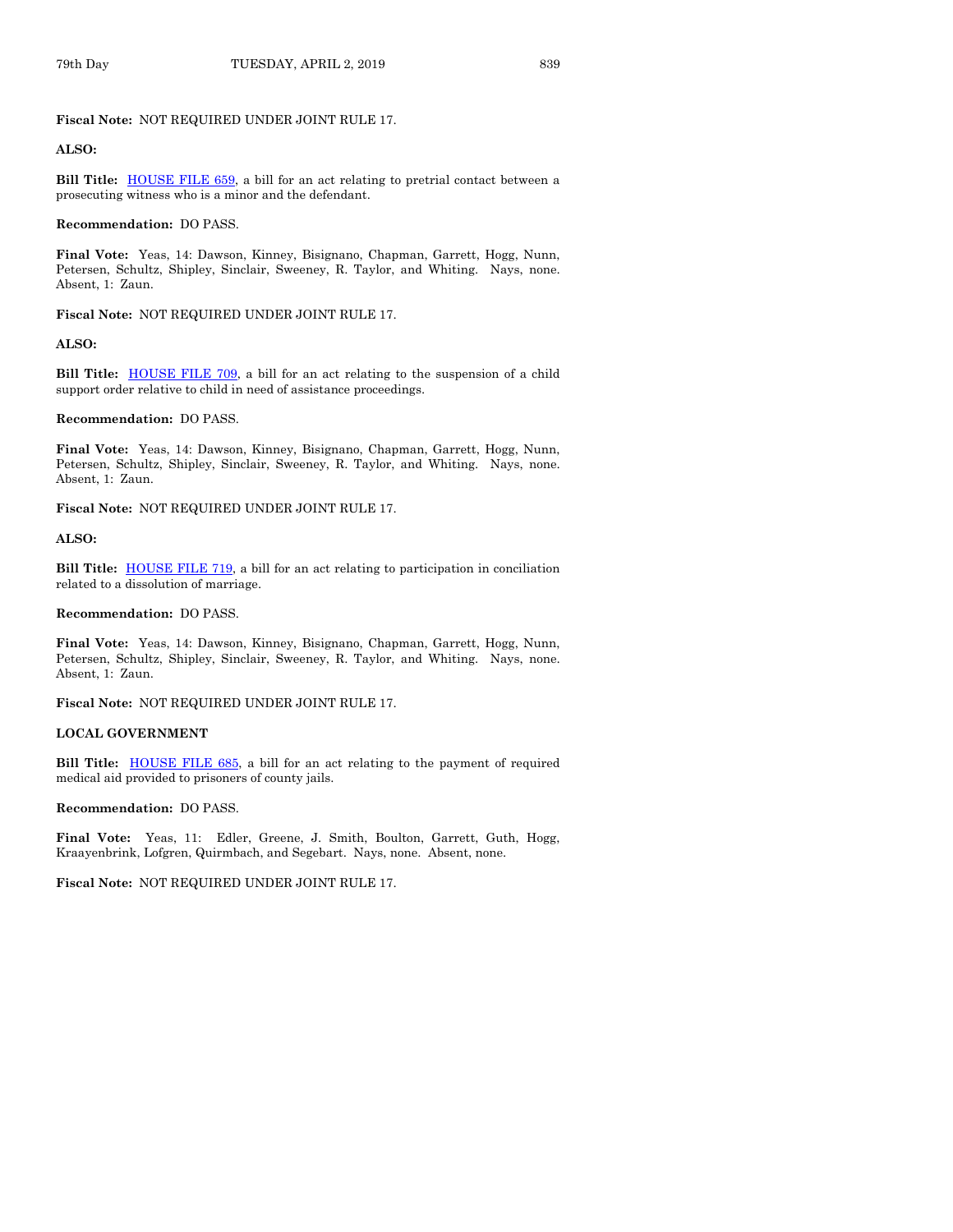## **STATE GOVERNMENT**

Bill Title: **[HOUSE FILE](https://www.legis.iowa.gov/legislation/BillBook?ga=88&ba=HF590) 590**, a bill for an act relating to tax return preparers, and providing penalties.

#### **Recommendation:** DO PASS.

**Final Vote:** Yeas, 14: R. Smith, Johnson, Bisignano, Celsi, Chapman, Cournoyer, Dawson, Feenstra, Giddens, Jochum, Miller-Meeks, Schultz, T. Taylor, and Whiting. Nays, none. Absent, 1: Zaun.

**Fiscal Note:** NOT REQUIRED UNDER JOINT RULE 17.

#### **ALSO:**

**Bill Title:** [HOUSE FILE](https://www.legis.iowa.gov/legislation/BillBook?ga=88&ba=HF634) 634, a bill for an act relating to certain boards and councils in the department of human rights including the establishment of the justice advisory board and the elimination of the criminal and juvenile justice planning advisory council, the public safety advisory board, and the sex offender research council.

#### **Recommendation:** DO PASS.

**Final Vote:** Yeas, 14: R. Smith, Johnson, Bisignano, Celsi, Chapman, Cournoyer, Dawson, Feenstra, Giddens, Jochum, Miller-Meeks, Schultz, T. Taylor, and Whiting. Nays, none. Absent, 1, Zaun.

**Fiscal Note:** NOT REQUIRED UNDER JOINT RULE 17.

## **VETERANS AFFAIRS**

**Bill Title:** [HOUSE FILE](https://www.legis.iowa.gov/legislation/BillBook?ga=88&ba=HF289) 289, a bill for an act concerning the distribution of gambling game receipts for charitable purposes.

**Recommendation:** DO PASS.

**Final Vote:** Yeas, 11: Dawson, Miller-Meeks, R. Taylor, Carlin, Costello, Dotzler, Edler, Giddens, Koelker, Lofgren, and Ragan. Nays, none. Absent, none.

**Fiscal Note:** NOT REQUIRED UNDER JOINT RULE 17.

#### **ALSO:**

**Bill Title:** [HOUSE FILE](https://www.legis.iowa.gov/legislation/BillBook?ga=88&ba=HF689) 689, a bill for an act relating to the removal of county veterans service officers.

## **Recommendation:** DO PASS.

**Final Vote:** Yeas, 11: Dawson, Miller-Meeks, R. Taylor, Carlin, Costello, Dotzler, Edler, Giddens, Koelker, Lofgren, and Ragan. Nays, none. Absent, none.

**Fiscal Note:** NOT REQUIRED UNDER JOINT RULE 17.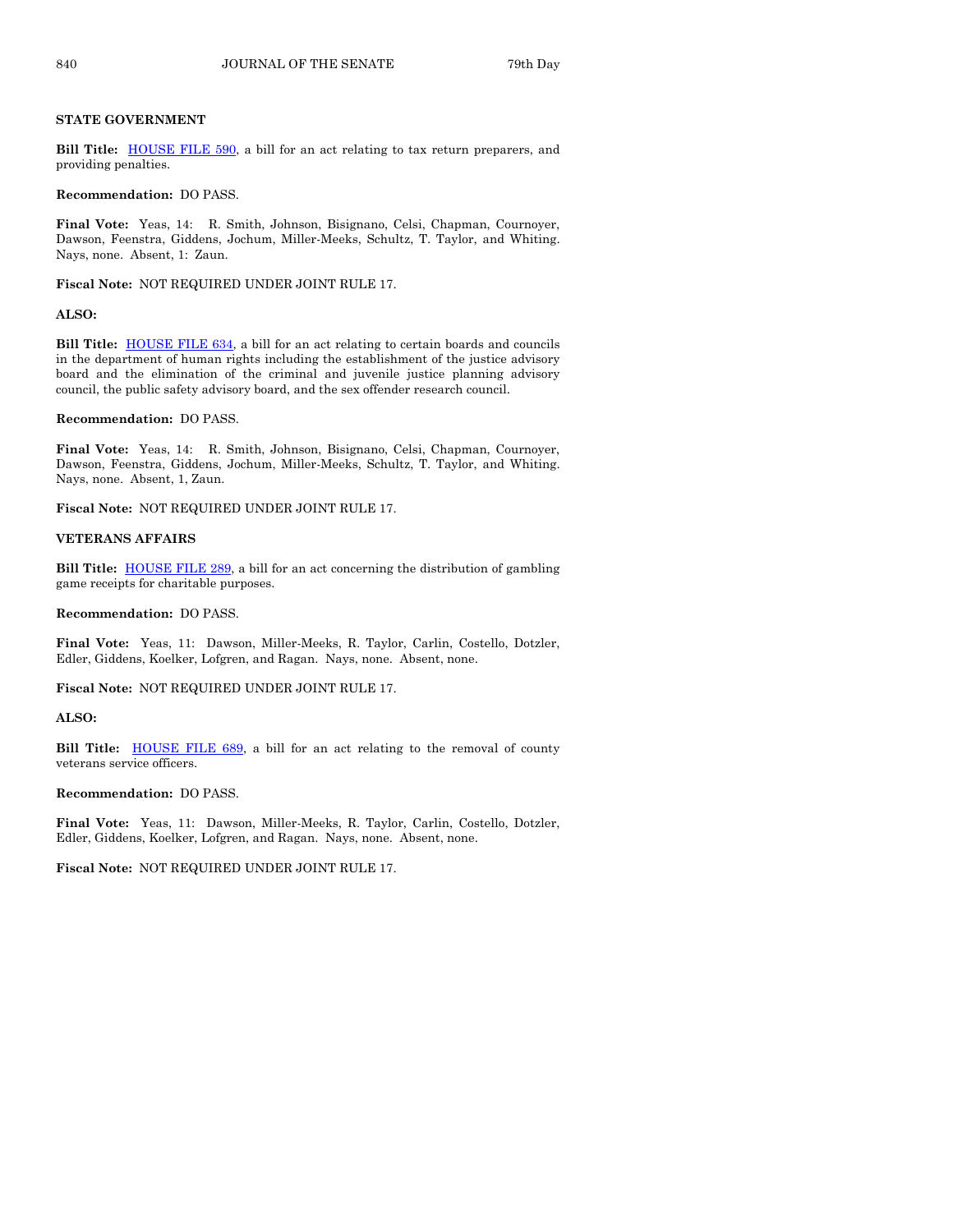## GOVERNOR'S APPOINTEES PLACED ON EN BLOC CONFIRMATION CALENDAR

The following appointees, assigned to standing committees for investigation, were placed on the En Bloc Confirmation Calendar with recommendation for confirmation:

## **AGRICULTURE**

Gretchen McLain – Agricultural Development Board

Monica Bieri – Grain Indemnity Fund Board, Iowa Curtis Sindergard – Grain Indemnity Fund Board, Iowa

Paula Ellis – Soil Conservation Committee, State Colleen Miller – Soil Conservation Committee, State Patricia Ruff – Soil Conservation Committee, State

## **HUMAN RESOURCES**

Dr. Amy Mooney – Board of Behavioral Science

#### **JUDICIARY**

Ashley Hunt – Iowa State Civil Rights Commission Angela Jackson – Iowa State Civil Rights Commission Justin Johnston – Iowa State Civil Rights Commission Patricia Lipski – Iowa State Civil Rights Commission

Mark DeJong – Board of Corrections Dr. Lisa Hill – Board of Corrections Webster Kranto – Board of Corrections Lawrence Kudej – Board of Corrections

Ardyth Slight – Criminal and Juvenile Justice Planning Advisory Council

Warren Hunsberger, Jr. – Iowa Drug Policy Advisory Council Jane Larkin – Iowa Drug Policy Advisory Council

Timothy Carmody – Iowa Law Enforcement Academy Council David Lorenzen – Iowa Law Enforcement Academy Council

## **NATURAL RESOURCES AND ENVIRONMENT**

Stephanie Dykshorn – Environmental Protection Commission Amy Echard – Environmental Protection Commission Tim Kaldenberg – Environmental Protection Commission Ralph Lents – Environmental Protection Commission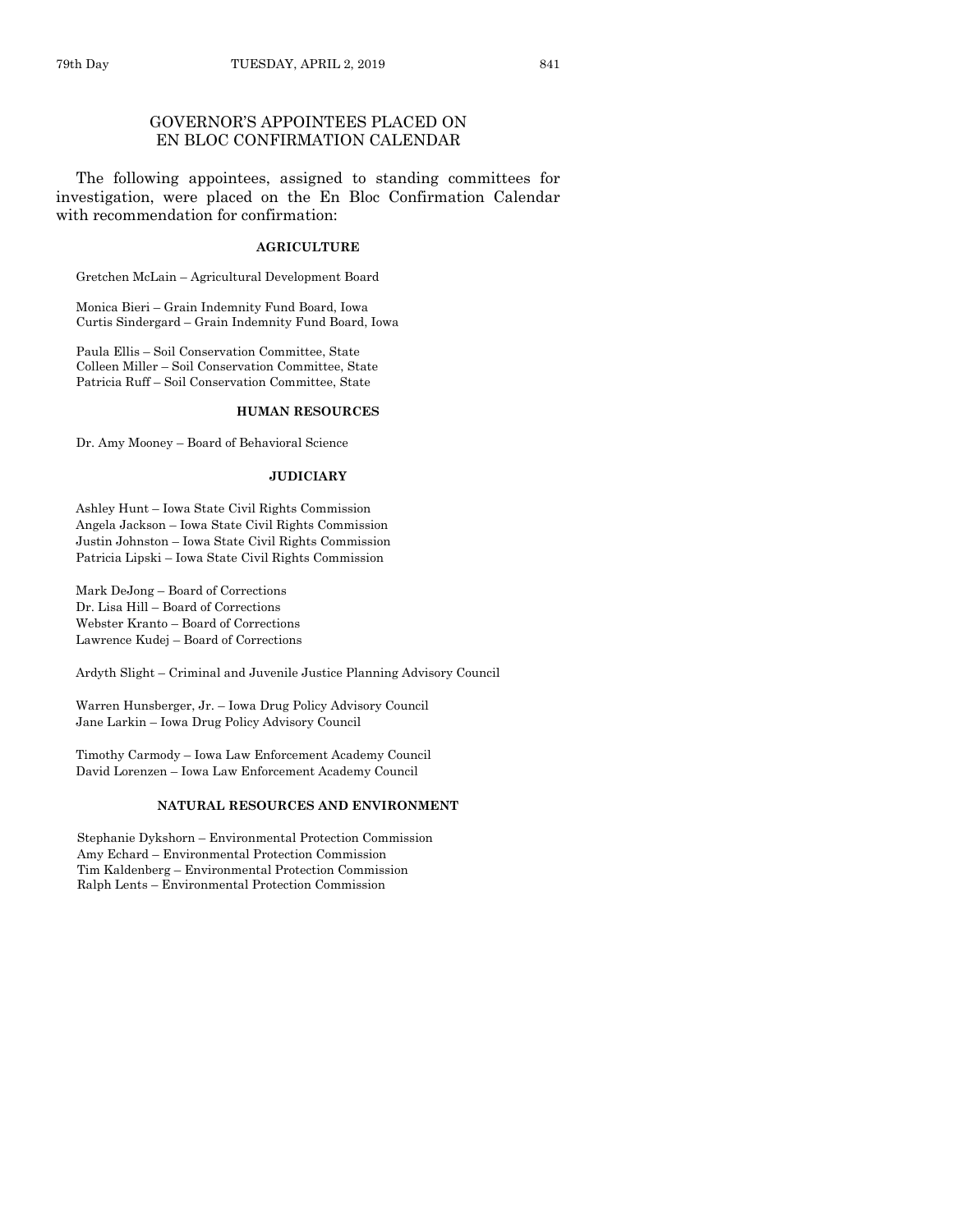## **STATE GOVERNMENT**

Janet Phipps Burkhead – Director of the Department of Administrative Services

- Gary Nystrom Alcoholic Beverages Commission
- Maureen Hardy Board of Barbering
- Joseph Van Lent Commission for the Blind
- Susan Oltrogge Boiler and Pressure Vessel Board
- Dr. Jason Wall Board of Chiropractic
- John Murphy Commission on Community Action Agencies
- Lucas Knight Board of Cosmetology Arts and Sciences
- Dr. Monica Foley Board of Dentistry
- John Claeys Electrical Examining Board

Paul Herold – Engineering and Land Surveying Examining Board Jack Jones – Engineering and Land Surveying Examining Board

- Larry Johnson Director of the Department of Inspections and Appeals
- Justin Kirchhoff Investment Board of the IPERS Wayne Walter – Investment Board of the IPERS
- Josh Cook Iowa Lottery Authority Board of Directors Mary Rathje – Iowa Lottery Authority Board of Directors
- David Roederer Director of the Department of Management
- Diane Cortese Board of Medicine Dr. Joyce Vista-Wayne – Board of Medicine Dr. Nikhil Wagle – Board of Medicine
- Dr. Nancy Kramer Board of Nursing Mark Odden – Board of Nursing
- Penny Cutler-Bermudez Board of Nursing Home Administrators Karol Dammann – Board of Nursing Home Administrators
- Dr. Thomas Hayden Board of Optometry Tamie Stahl – Board of Optometry
- Dane Nealson Board of Pharmacy Joan Skogstrom – Board of Pharmacy Dr. Kathryn (Kathy) Stone – Board of Pharmacy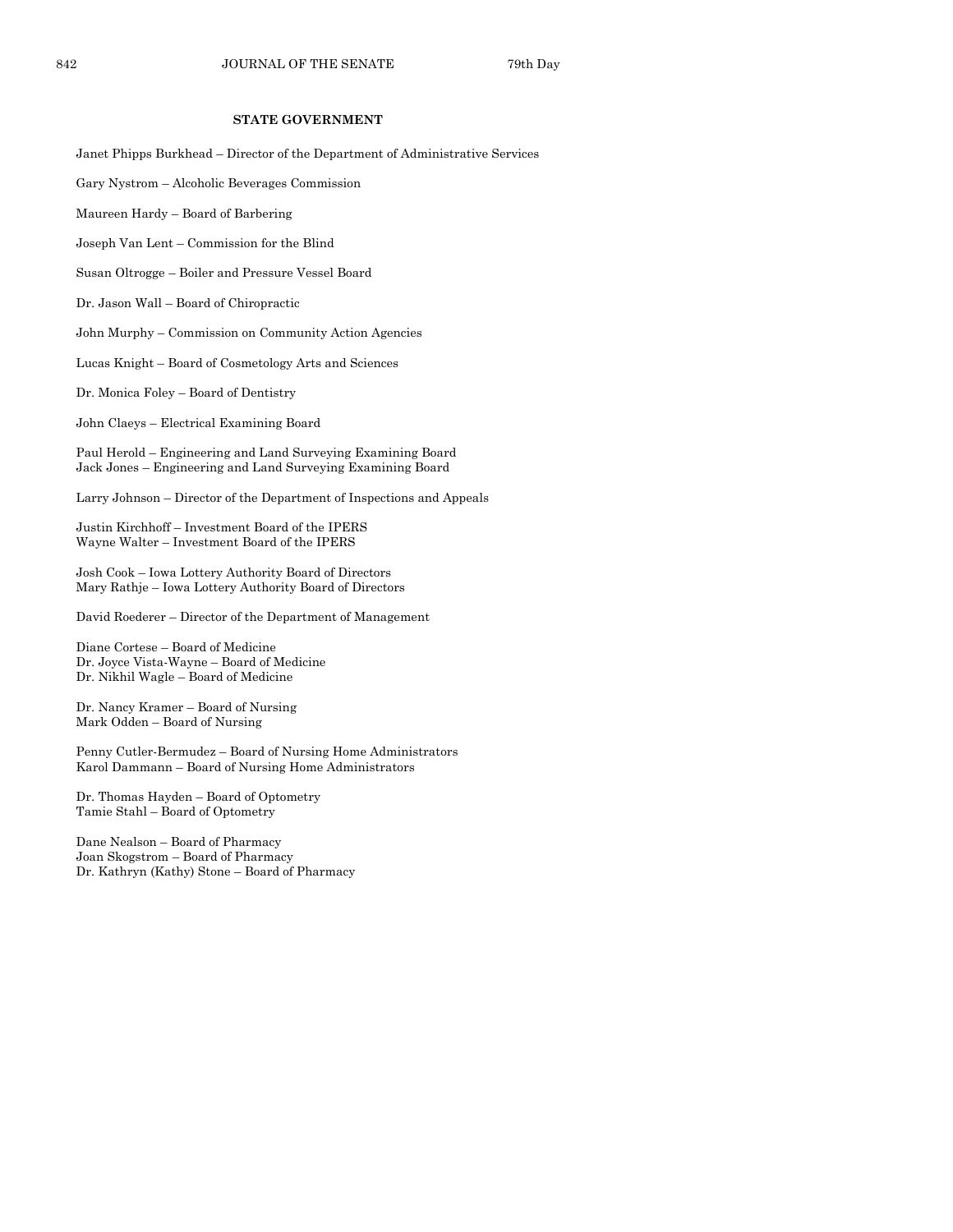Brandon Butters – Board of Respiratory Care Jennifer Finney– Board of Respiratory Care

Amy Courneya – Board of Social Work Tony Raymer – Board of Social Work Jody Weigel – Board of Social Work

Karen Bryant – Board of Speech Pathology and Audiology

Stephanie Groen – Director of Office for State-Federal Relations

Dr. Dewayne Rahe – Iowa Board of Veterinary Medicine

## **TRANSPORTATION**

Linda Juckette – State Transportation Commission

## **WAYS AND MEANS**

Jennifer Cooper – Economic Development Authority Lisa Hull – Economic Development Authority Pankaj Monga – Economic Development Authority Lisa Shimkat – Economic Development Authority Thomas Townsend – Economic Development Authority

Barbara Determan – Iowa Great Places Board Gregory Fisher – Iowa Great Places Board Nick Glew – Iowa Great Places Board Jenna Kimberley – Iowa Great Places Board

## GOVERNOR'S APPOINTEES PLACED ON INDIVIDUAL CONFIRMATION CALENDAR

The following appointees, assigned to standing committees for investigation, were placed on the Individual Confirmation Calendar with recommendation for confirmation:

## **HUMAN SERVICES**

Gerd Clabaugh – Director of Public Health

## **JUDICIARY**

Jeffery Wright – State Public Defender

## **WAYS AND MEANS**

Deborah (Debi) Durham – Director of the Economic Development Authority

Kraig Paulsen – Director of Revenue